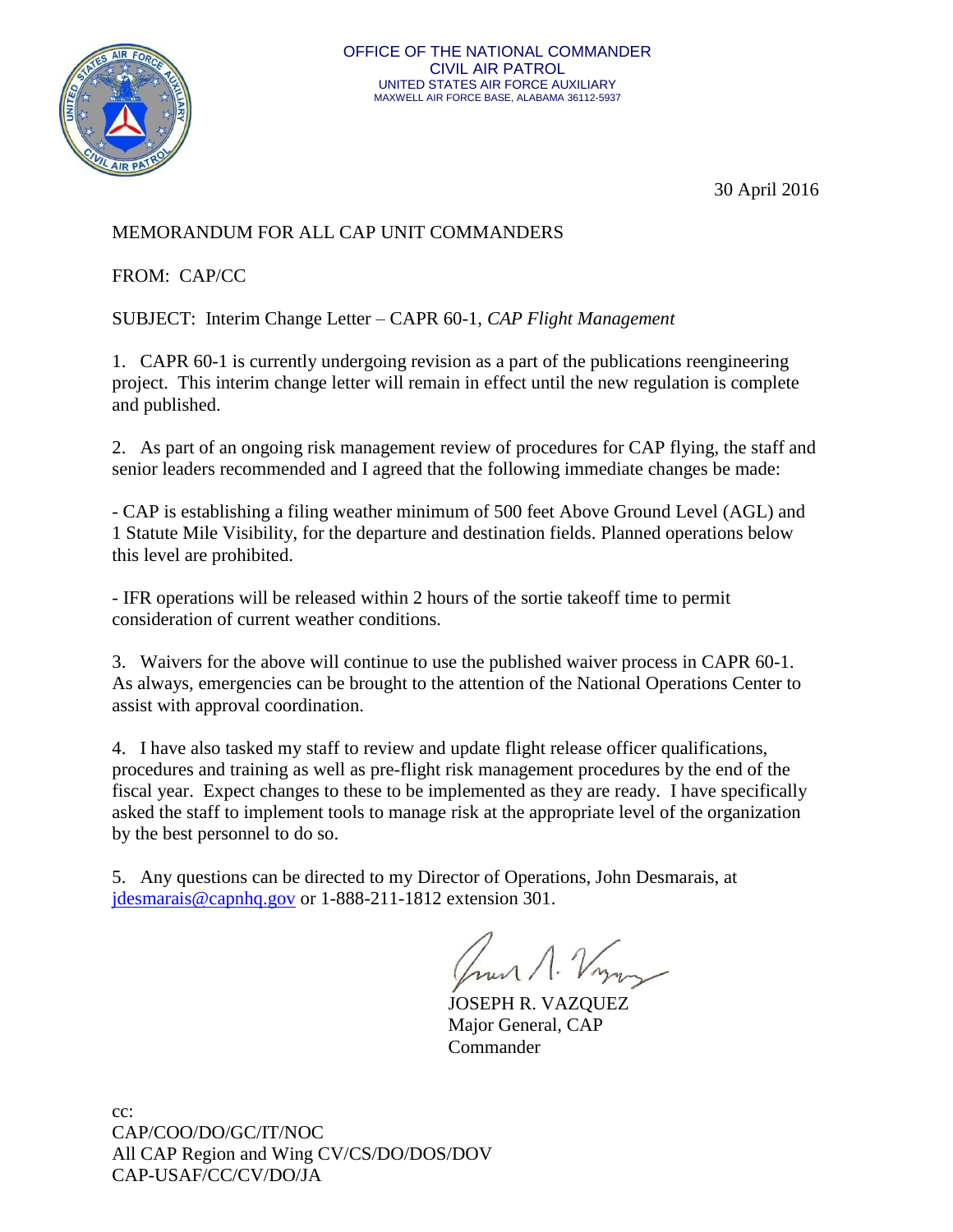**NATIONAL HEADQUARTERS CIVIL AIR PATROL**

**CAP REGULATION 60-1**

**3 MAY 2014** INCLUDES CHANGE 1, 19 DECEMBER 2014

## **Operations**

# **CAP FLIGHT MANAGEMENT**

This regulation prescribes the responsibilities of all Civil Air Patrol (CAP) personnel as applicable to the control and management of CAP flying programs, aircraft and aircrews. Federal Aviation Administration (FAA) requirements are minimum standards; however, in some instances CAP has established higher standards than FAA minimums. The practices, procedures and standards prescribed in this regulation are mandatory.

## *Flying CAP aircraft is a privilege, not a right of membership. All members have the responsibility for flying safety and compliance with this regulation.*

## **SUMMARY OF CHANGES.**

Clarifies wind limitation waiver information. Refines ground handling training requirements. Removes the requirement for the pilot in command to ensure all navigational data bases are current prior to flight into IMC. Clarifies Air Force approved mission pilot proficiency flight profiles. Adjusts annual CAPF 5 online examination requirements. **Note: Shaded areas identify new or revised material.**

| <b>Table of Contents</b> |  |  |  |  |
|--------------------------|--|--|--|--|
|                          |  |  |  |  |
| $1-1.$                   |  |  |  |  |
| $1-2.$                   |  |  |  |  |
| $1-3.$                   |  |  |  |  |
|                          |  |  |  |  |
| $2 - 1$                  |  |  |  |  |
| $2 - 2$ .                |  |  |  |  |
| $2-3.$                   |  |  |  |  |
| $2 - 4.$                 |  |  |  |  |
| $2-5.$                   |  |  |  |  |
| $2-6.$                   |  |  |  |  |
| $2 - 7.$                 |  |  |  |  |
| $2 - 8$ .                |  |  |  |  |
| $2-9.$                   |  |  |  |  |
|                          |  |  |  |  |
|                          |  |  |  |  |
|                          |  |  |  |  |

Supersedes: CAPR 60-1, 9 April 2014. OPR: DO Distribution: National CAP website. Pages: 21

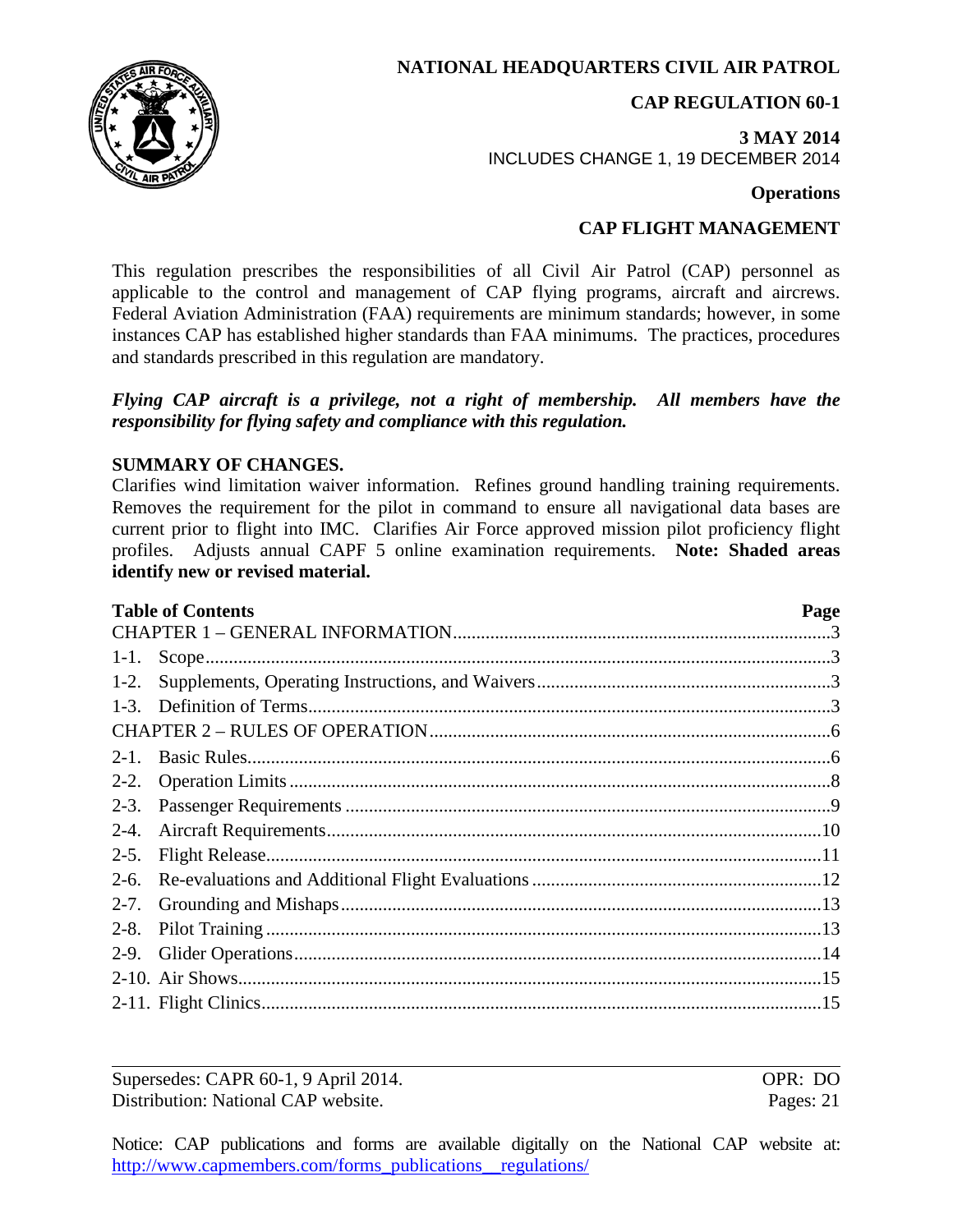|  | 2-12. Electronic Flight Bags / Electronic Chart Displays (EFBs / ECDs)15 |  |  |
|--|--------------------------------------------------------------------------|--|--|
|  |                                                                          |  |  |
|  |                                                                          |  |  |
|  |                                                                          |  |  |
|  |                                                                          |  |  |
|  |                                                                          |  |  |
|  |                                                                          |  |  |
|  |                                                                          |  |  |
|  |                                                                          |  |  |
|  |                                                                          |  |  |
|  |                                                                          |  |  |
|  |                                                                          |  |  |
|  |                                                                          |  |  |
|  |                                                                          |  |  |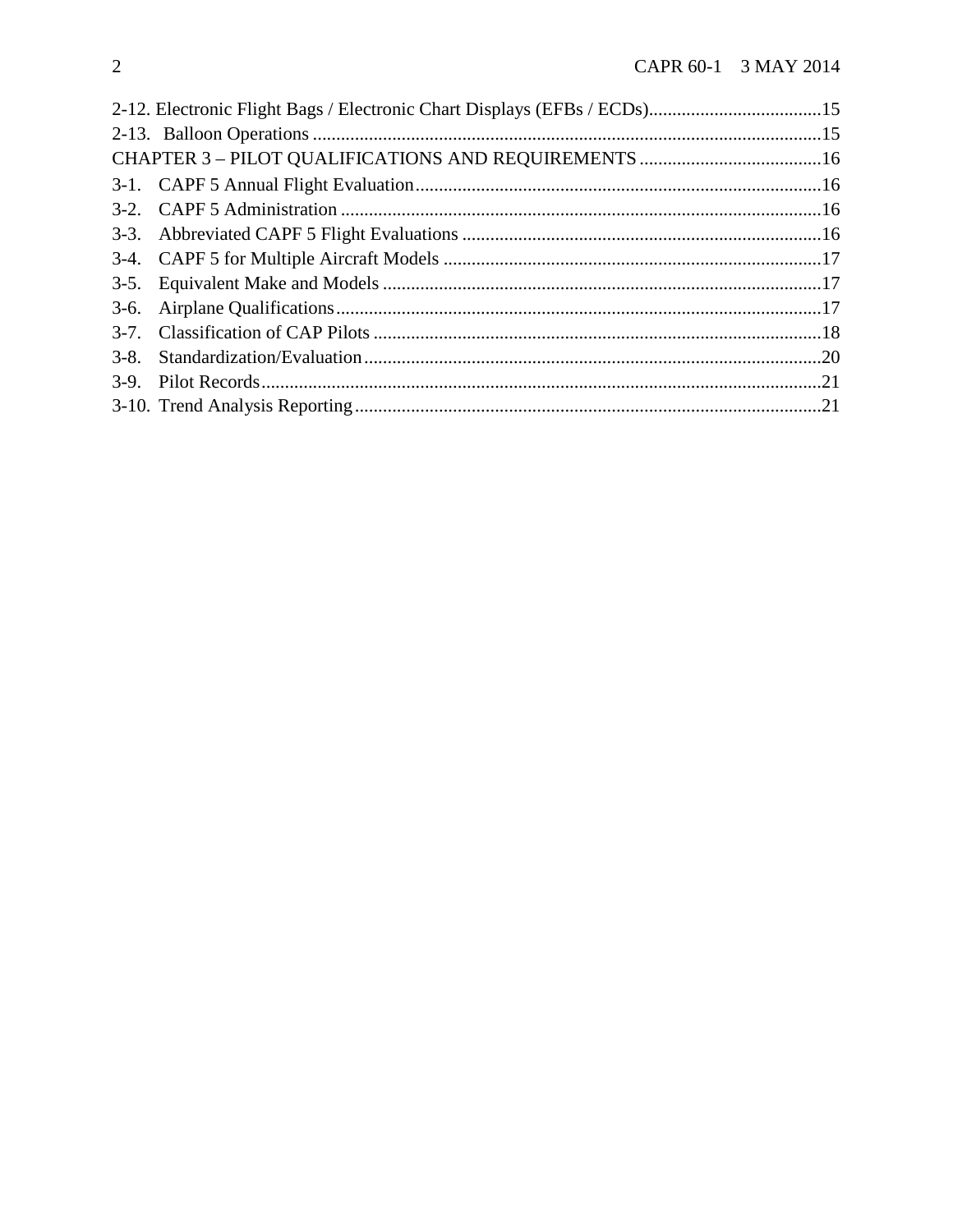#### **CHAPTER 1 – GENERAL INFORMATION**

<span id="page-3-1"></span><span id="page-3-0"></span>**1-1. Scope.** This regulation applies to all CAP aircraft (see paragraph 1-3b, below) except CAP corporate aircraft flown by CAP-USAF personnel, aircraft released for repair to an approved fixed base operator (FBO)/aircraft maintenance facility, or other non-CAP member use as approved by the CAP-USAF Director of Operations (CAP-USAF/XO).

<span id="page-3-2"></span>**1-2. Supplements, Operating Instructions, and Waivers.** Supplements, operating instructions (OI) and waivers to this regulation cannot be issued below the wing level (except Congressional Squadron). Wing supplements, OIs and waivers to this regulation require coordination for approval in the following order: CAP wing commander, CAP region commander, CAP-USAF/LR, CAP-USAF/XO, NHQ/DOV and NHQ/DO approval. Supplements, OIs and waivers from the Congressional Squadron (NHQ-999) must be submitted through the National Chief of Staff and to the CAP-USAF MELR/CC for approval. Supplement, OI and waiver coordination will be accomplished via e-mail with a MS Word file attachment.

<span id="page-3-3"></span>**1-3. Definition of Terms.** All terminology is in accordance with 14 CFR (Federal Air Regulation) Parts 1 or 61 except as follows:

**a.** Air Force Assigned Mission (AFAM) – Any CAP flight activity authorized by the Air Force to use an A or B mission symbol (see CAP-USAFI 10-2701, *Civil Air Patrol Operations and Training*, for details).

**b.** CAP Aircraft – Any aircraft (either member owned or furnished or CAP corporate) used in a CAP flight activity. "CAP Airplane", "CAP Glider" or "CAP Balloon" refers to a CAP aircraft of a certain category.

**c.** CAP Auto Tow Operator – Member qualified to operate a ground tow vehicle to launch CAP gliders.

**d.** CAP Check Pilot – Pilot qualified to administer CAPF 5 pilot flight evaluations to members using CAP aircraft.

**e.** CAP Corporate Aircraft – Any aircraft owned by and registered to CAP and any aircraft under an exclusive lease to CAP.

**f.** CAP Corporate Mission – All CAP flight activities that are not Air Force assigned missions.

**g.** CAP Flight Activity – Any flight activity governed by this regulation.

**h.** CAP Instructor Pilot – Qualified to give flight instruction and FAA endorsements to other members using CAP aircraft.

**i.** CAP Instrument Pilot – Pilot qualified to operate as pilot in command (PIC) of CAP aircraft under visual flight rules (VFR) or instrument flight rules (IFR).

**j.** CAP Solo Pilot – Student pilot qualified to solo CAP aircraft. Solo is limited to gliders or single-engine land airplanes that are not complex, high performance (except C182 airplanes), tailwheel, or ski/float equipped. Solo flight is considered to be flight instruction toward a private pilot certificate under the supervision of a CAP Instructor Pilot.

**k.** CAP Tow Pilot – Pilot qualified to use a CAP airplane to tow CAP gliders.

**l.** CAP Tow Pilot Trainee – Pilot in training to tow CAP gliders, in a CAP tow plane.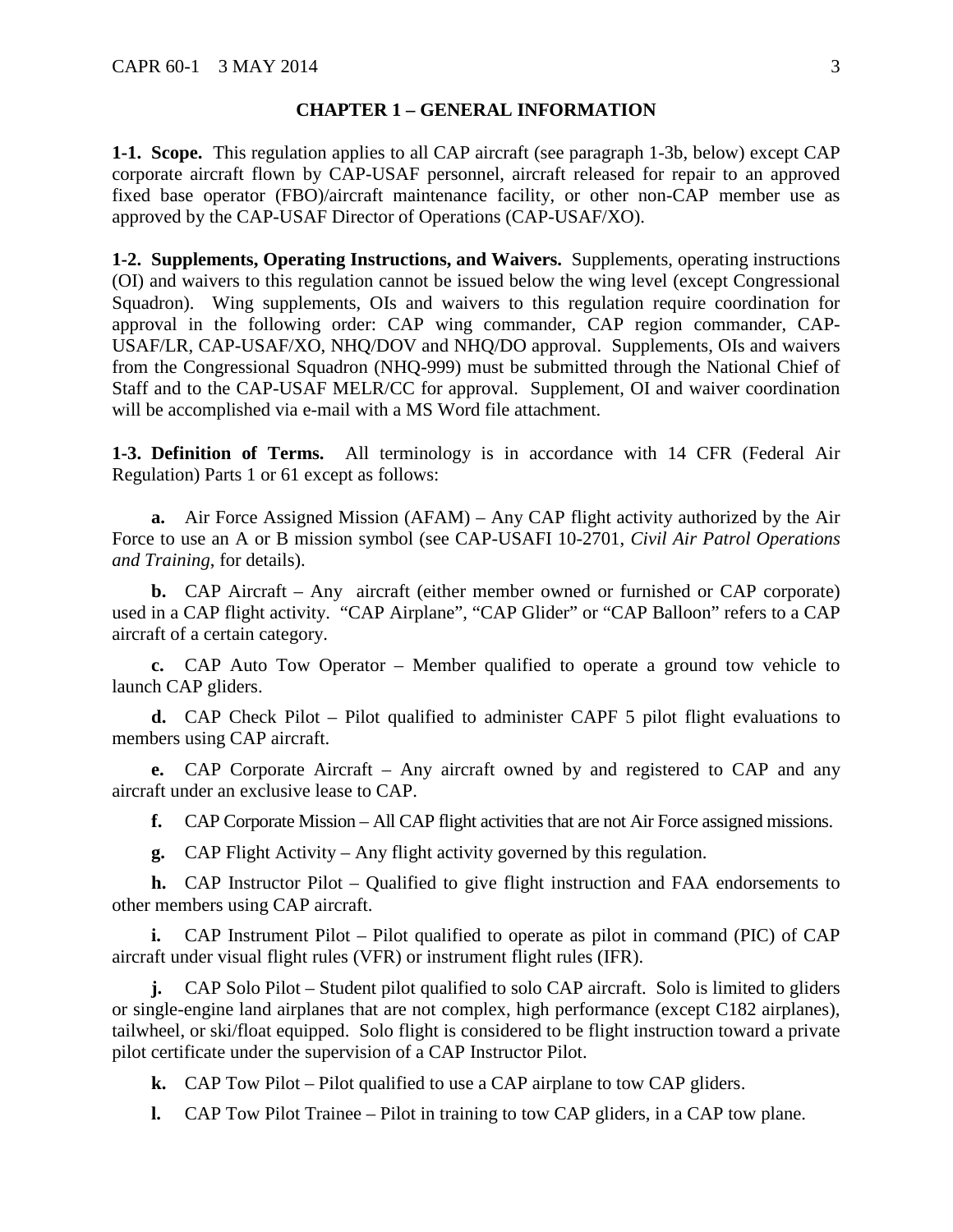**m.** CAP Tow Pilot Trainer – Pilot appointed and qualified to train others, in a CAP tow plane, to tow CAP gliders.

**n.** CAP VFR Pilot – Pilot qualified to operate as pilot in command of CAP aircraft under VFR only.

**o.** CAP Winch Operator – Member qualified to operate a winch to launch CAP gliders.

**p.** Current – Meets 14 CFR Part 61.57 (recent flight experience) for the designated operation.

**q.** DOV – Office symbol for National, region or wing chief of standardization and evaluation (stan/eval).

**r.** Electronic Chart Display (ECD) – A display device that presents a comprehensive depiction of interactive information and/or precomposed information that is the functional equivalent of a paper aeronautical chart.

**s.** Electronic Flight Bag (EFB) – An electronic display system intended primarily for flight deck use that includes the hardware and software needed to support flight operations.

**t.** Examiner – Pilot authorized to endorse the CAPF 5 (if a check pilot examiner) or CAPF 91, *CAP Mission Pilot Checkout*, (if a mission check pilot examiner) of other pilots for check pilot privileges.

**u.** Flight / Sortie - A flight/sortie begins when the aircraft begins to move forward on takeoff. It ends after airborne flight when the aircraft returns to the surface and any of the following conditions occur:

**(1)** The engine is stopped, or any engine on a multiengine aircraft, (except as required on CAPF 5 pilot flight evaluations or for tow planes operating during glider events).

**(2)** A change is made in the crew which enplanes or deplanes a crewmember. A single flight may include multiple take-offs and landings.

**(3)** The last landing of a cadet's first solo flight.

**(4)** The glider comes to rest after landing.

**(5)** The last landing of a tow plane participating in a glider event.

**v.** Flight Clinic – An organized consolidated event conducted to improve CAP pilots' basic flight skills, usually through participation in formal, structured ground and flight activity.

**w.** Initial Form 5 - The first annual or abbreviated CAPF 5 completed in a particular make and model.

**x.** Mission Symbol – The code letters and numbers used to denote the type of mission a CAP flight is released under.

**y.** Memorandum of Understanding (MOU) – See CAPR 111-2, *Memorandum of Understanding*, for the definition. MOUs that contain provisions and restrictions that supersede those found in this regulation take precedence over this regulation.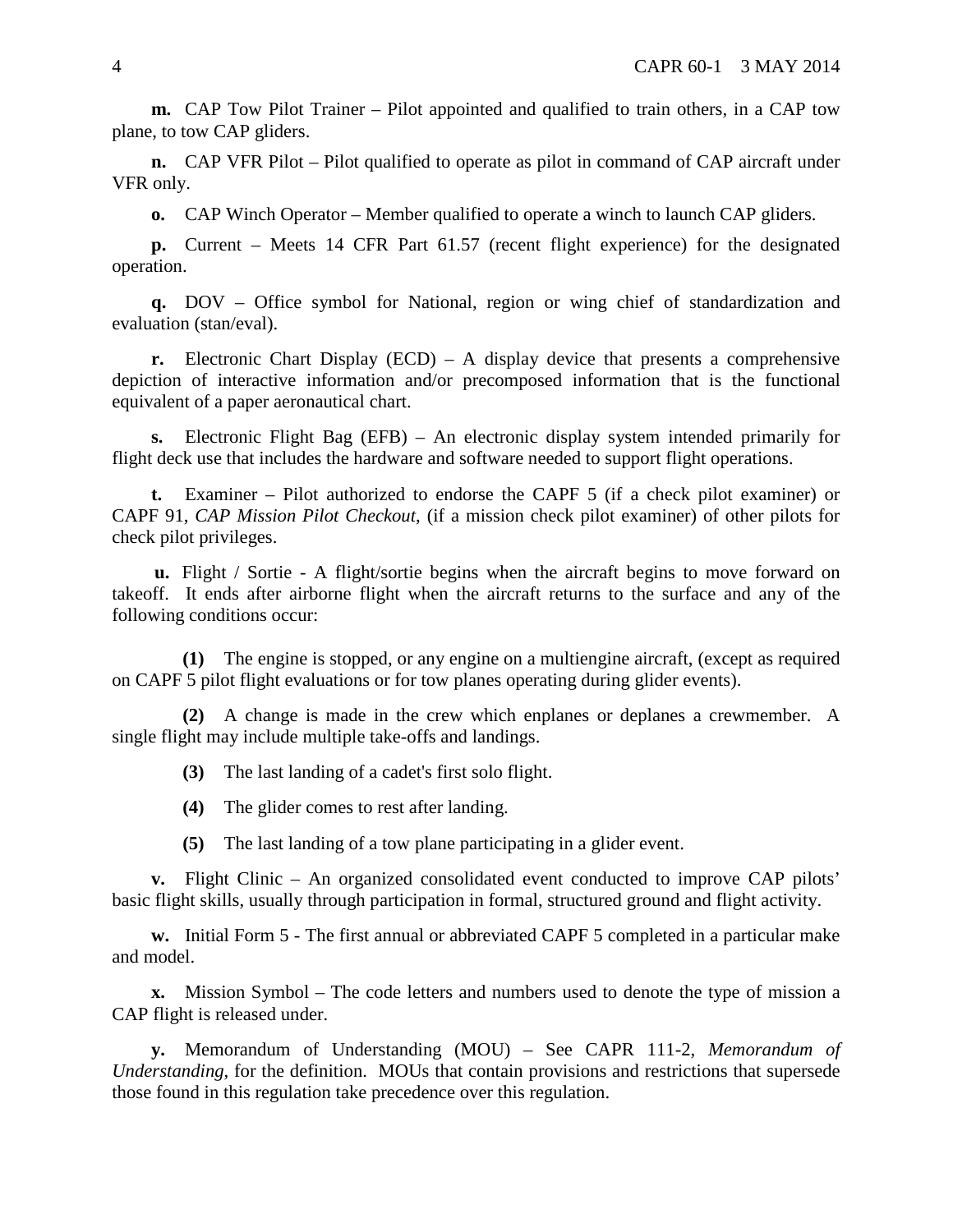**z.** National Check Pilot Standardization Course (NCPSC) – NCPSC consists of two online courses, one for airplane check pilots and the other for glider check pilots.

**aa.** National staff includes all personnel assigned to Headquarters (NHQ), acting on behalf of the National Commander.

**bb.** National Aircraft Operations & Stan/Eval web page – The CAP website where additional regulatory requirements and materials related to CAP's aviation program are located. Also known as CAP Pilots web page at:

[http://www.capmembers.com/emergency\\_services/aircraft\\_ops\\_\\_staneval/.](http://www.capmembers.com/emergency_services/aircraft_ops__staneval/)

**cc.** Operations Qualifications (OPS Quals) – The CAP online database for entering pilot information. Access to OPS Quals is via the eServices section at [https://www.capnhq.gov/CAP.eServices.Web/Default.aspx.](https://www.capnhq.gov/CAP.eServices.Web/Default.aspx)

**dd.** Qualified – Meets all 14 CFR and CAP requirements except 14 CFR Part 61.57 (recent flight experience).

**ee.** Supervised Mission – A CAP flight activity that is under the direct control of a qualified and current incident commander (IC) IAW CAPR 60-3, *CAP Emergency Services Training and Operational Missions*, or counterdrug mission director (CMD) IAW CAPR 60-6, *CAP Counterdrug Operations*.

**ff.** WMIRS – Web Mission Information Reporting System. The CAP website used to track CAP missions, sorties, flight releases, aircraft maintenance status and aircraft scheduling [\(https://missions.capnhq.gov/wmirs/index.cfm\)](https://missions.capnhq.gov/wmirs/index.cfm). See CAPR 60-3 for details on WMIRS.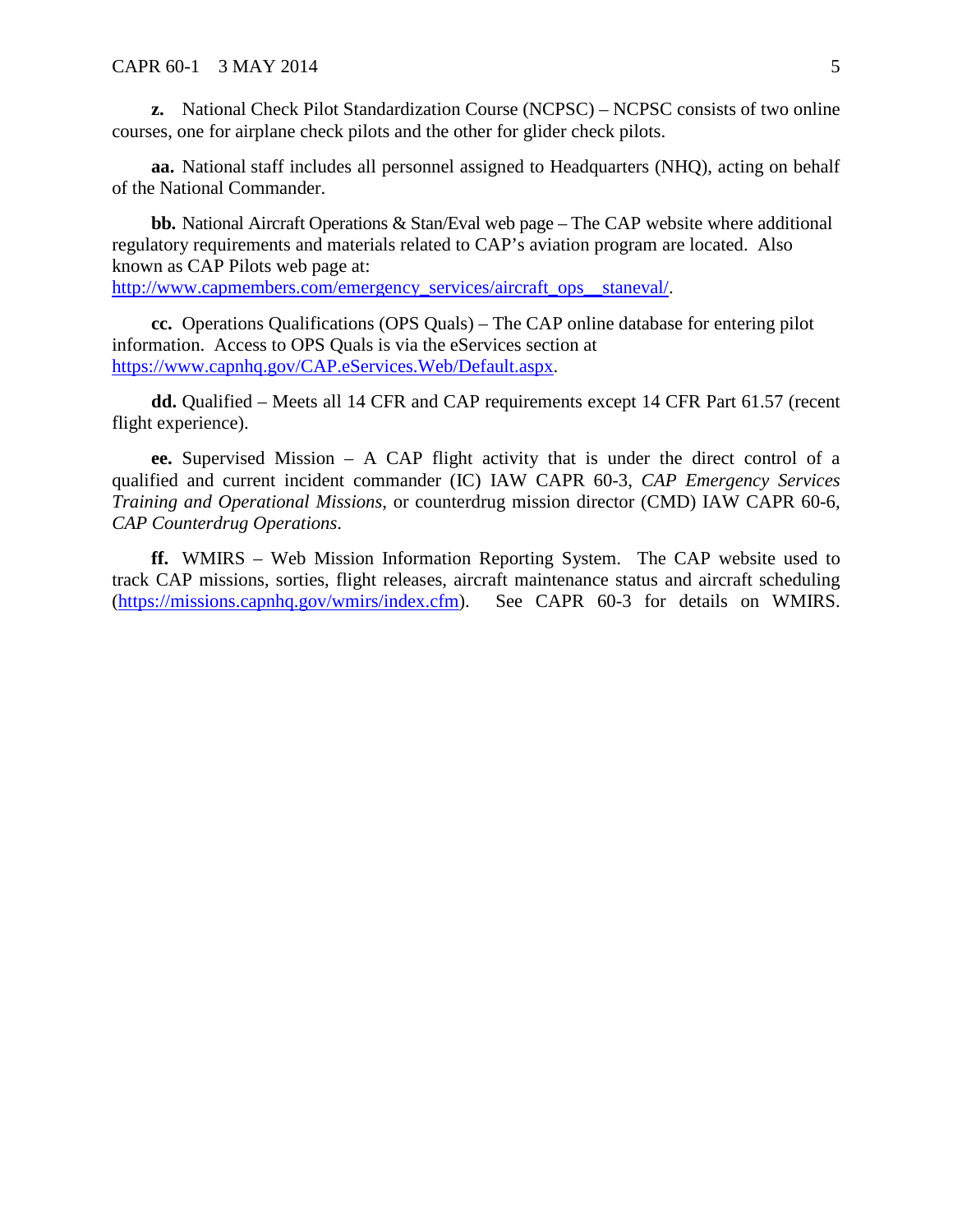## **CHAPTER 2 – RULES OF OPERATION**

## <span id="page-6-1"></span><span id="page-6-0"></span>**2-1. Basic Rules.**

**a.** CAP aircraft will be used only for official CAP business and not for personal use.

**b.** Smoking, aerobatic flight, spins (except instruction for a flight instructor certificate), parachuting and dropping of objects (except to save a life) from CAP aircraft are prohibited.

**c.** Formation flying with CAP aircraft is prohibited.

**d.** The use of night vision devices by the pilot flying CAP aircraft is prohibited.

**e.** Only CAP pilots qualified in type may operate CAP aircraft. This restriction does not apply to trainees in an approved training program under the direct supervision of a current and qualified instructor pilot.

**f.** Hand propped starts and jump starts from vehicle batteries are prohibited.

**g.** All CAP airplanes shall carry the required equipment as prescribed in CAPR 66-1, *CAP Aircraft Maintenance Management*.

**h.** All occupants shall wear seat belts and shoulder harnesses (if available) during takeoff and landing. All occupants shall wear safety restraints during all other phases of flight unless such wear interferes with crew member duties. The pilot operating the aircraft will wear lap belts and shoulder harness at all times.

**i.** Except as required for take-off and landing, for flight beyond the normal power-off gliding distance of land, each occupant will wear an individual flotation life vest in accordance with FAA Technical Standard Order C13f. Other requirements apply for flight more than the normal power-off gliding distance from land – consult the National Aircraft Ops & Stan/Eval web page for the additional regulation requirements.

**j.** During night over-water operations, both front-seat crew members must be CAP qualified mission pilots and instrument qualified and current. The right-seat pilot need not be qualified in that specific aircraft. See more over water guidance on the National Aircraft Ops & Stan/Eval web page at [http://www.capmembers.com/emergency\\_services/aircraft\\_ops\\_\\_staneval/.](http://www.capmembers.com/emergency_services/aircraft_ops__staneval/)

**k.** No charge may be made by any person for any ground instruction, flight training, or flight evaluations accomplished in accordance with this regulation, except FAA designated examiner fees for issuance of an FAA pilot certificate or rating.

**l.** Simulated emergency procedures are prohibited during instrument meteorological conditions or at night. Exception: partial panel instrument training and in-flight discussion of emergency procedures may be conducted during night visual meteorological conditions.

**m.** Sterile Cockpit procedures, to include passenger briefings, will be used on all CAP flights. Procedures are specified on the National Aircraft Ops & Stan/Eval web page at [http://www.capmembers.com/emergency\\_services/aircraft\\_ops\\_\\_staneval/.](http://www.capmembers.com/emergency_services/aircraft_ops__staneval/)

**n.** Use of manufacturer's checklist or NHQ CAP approved checklist(s) is mandatory in all CAP aircraft. All applicable checklist items will be reviewed and accomplished in the same order as listed in the aircraft checklist. All new checklists and checklist modifications require coordination for NHQ CAP approval in the following order: The respective CAP wing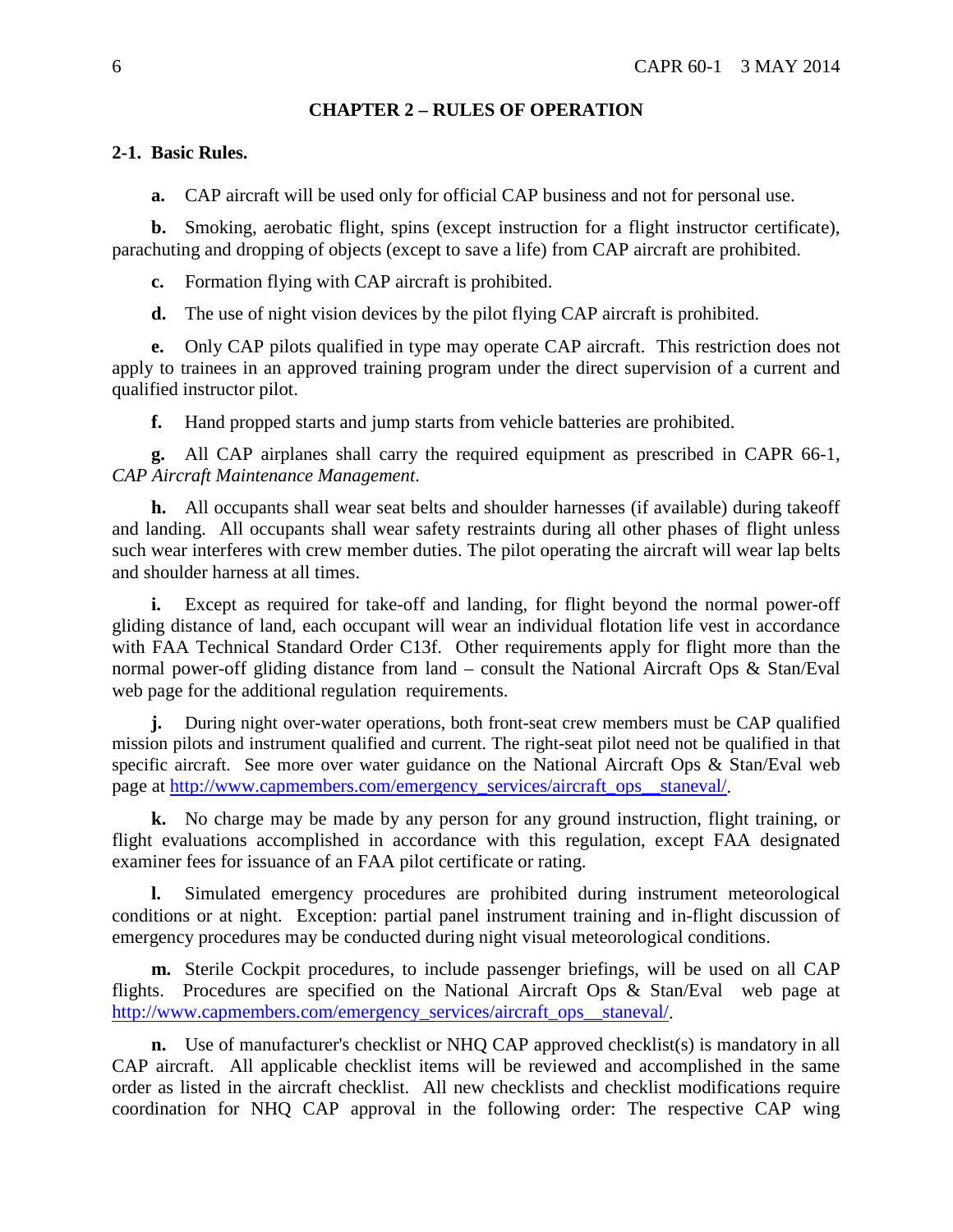maintenance officer, CAP wing commander, CAP-USAF/LR, CAP-USAF/XO, NHQ/DOV and NHQ/DO approval. Coordination will be accomplished via e-mail with a MS Word file attachment. The pilot in command has the final responsibility to ensure each checklist complies with the appropriate Pilot's Operating Handbook (POH) or Flight Manual. These checklists do not replace the appropriate Pilot's Operating Handbook or Flight Manual and include selected procedures only.

**o.** Minimum flight visibility of 3 statute miles is required for all VFR flights unless the pilot in command (PIC) is a qualified and current instrument pilot.

**p.** Wind Limitations. Do not takeoff, land, or taxi if the wind velocity exceeds 30 knots (35 miles per hour (mph). This speed restriction is reduced to 25 knots (29 mph) when operating on a wet runway and 15 knots (17 mph) when operating on ice or snowpacked surfaces (exception: aircraft equipped with skis for operation on snow and ice). Do not takeoff or land if the crosswind component exceeds the aircraft manufacturer's maximum demonstrated crosswind velocity or 20 knots (23 mph), whichever is less. Include maximum reported gust when determining wind velocity. Waivers to the wind restrictions identified in this paragraph may be granted by the wing commander or designee. Blanket waivers for more than one event/mission are not permitted. Under no circumstances will aircraft be operated beyond the manufacturer's demonstrated wind limitations.

**(1)** Details pertaining to each waiver will be sent via email to the associated region commander and the CAP National Operations Center (NOC) at [opscenter@capnhq.gov](mailto:opscenter@capnhq.gov) prior to takeoff and will include the following:

- **(a)** Justification
- **(b)** Risk mitigation measures
- **(c)** Reasons alternatives are not possible
- **(d)** Current and projected wind conditions
- **(e)** Maximum wind speeds that the waiver allows for
- **(f)** Time parameters (start and stop times of which the waiver is effective)

**(2)** Initial solo student pilots shall not fly when the actual or forecast crosswind component for takeoff or landing exceeds 10 knots (12 mph).

**(3)** Initial solo student pilots shall not fly when the actual or forecast surface winds exceed 20 knots (23 mph).

<span id="page-7-0"></span>**(4)** Solo student pilot wind limitations will not be waived.

**q.** Assistance to law enforcement officers using CAP aircraft is restricted to those missions coordinated and approved through the CAP National Operations Center (NOC).

**r.** Biennially (every second year) the Aircraft Ground Handling Video will be reviewed and its associated test will be accomplished by all CAP members who perform duties in the vicinity of CAP aircraft to include, but are not limited to, the following CAP duties: Unit commanders, aircrew members (CAP Pilots, Mission Scanners, Sensor Operators, etc), mission staff supervising or actively engaged in aircraft operations (Incident Commanders, Operations Section Chiefs, Air Operations Branch Directors, Flight Line Supervisors and Marshallers, Mission Safety Officers, etc). Only CAP personnel that have current Aircraft Ground Handling Training may be authorized to move or supervise moving aircraft when necessary. Aircraft Ground Handling Training may be taken any time during a given year and is located on the National Aircraft Ops & Stan/Eval webpage at [http://www.capmembers.com/emergency\\_services/aircraft\\_ops\\_\\_staneval/.](http://www.capmembers.com/emergency_services/aircraft_ops__staneval/)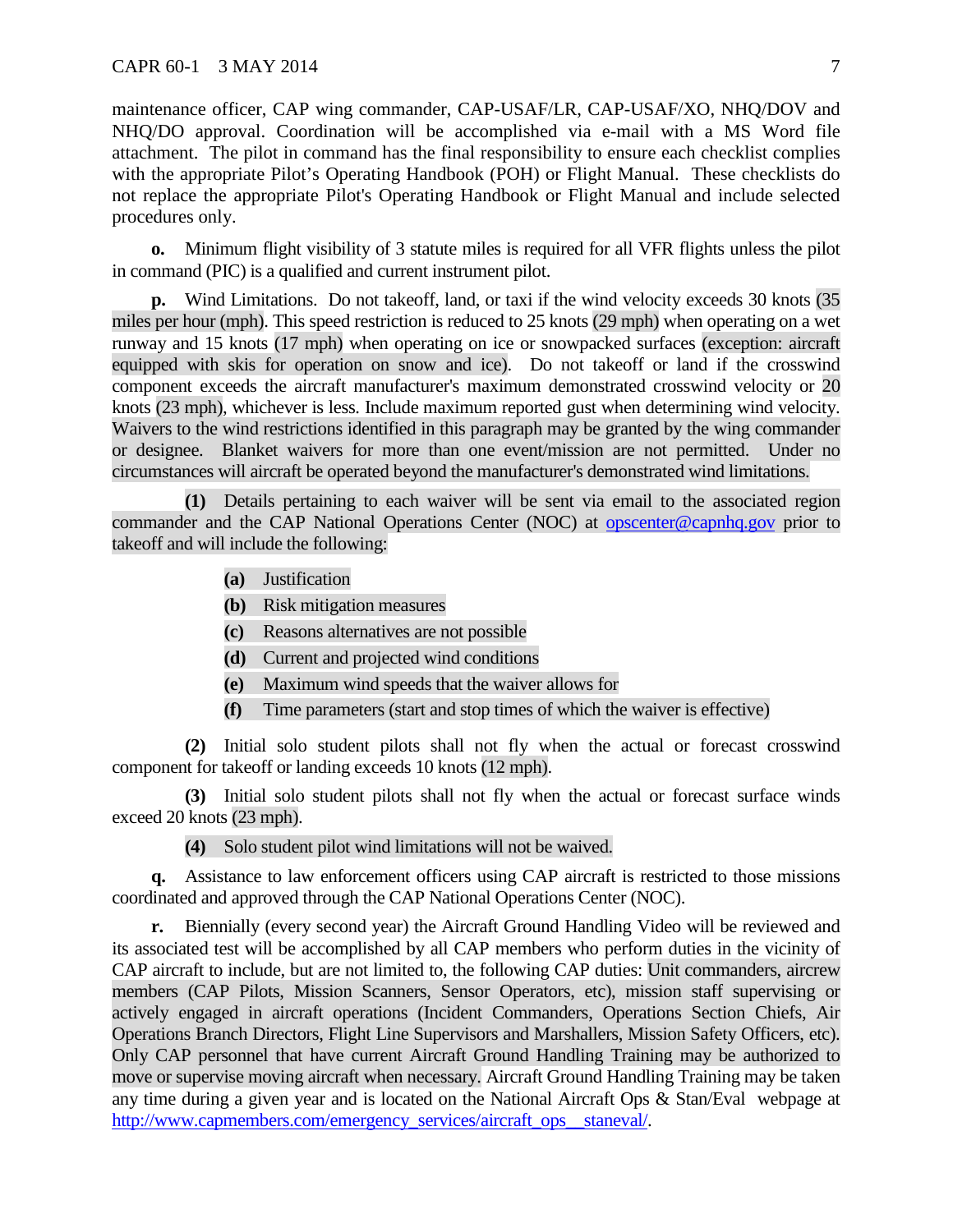#### 2-2. **Operation Limits**.

**a.** A FAA flight plan must be filed and activated for every flight of a CAP aircraft beyond 50 nautical miles distance from point of origin. Those flights that are part of a supervised mission may be exempted from this requirement by the mission incident commander (IC) contingent upon alternate flight following procedures (see paragraph 2-5e).

**(1)** Flight Plans. Use the three-letter, three-/four-digit call sign "CAP ####" in the Aircraft Identification block in FAA flight plans in lieu of the aircraft registration "N" number. Include the aircraft tail number in the Remarks section of the flight plan.

**(2)** Exceptions. Wing or region commanders may approve the aircraft tail number as a call sign only when an external "customer" has specifically requested it.

**b.** Only civilian airports in the current FAA Airport/Facility Directory and military airfields (if approved by the military organization supported during a supervised mission or by CAP-USAF LR for all other flights) are authorized for CAP aircraft. Unlisted civilian airfields may be approved by a wing or higher commander with written permission from the airfield owner/operator. For CAP-USAF LR approvals, advance notice of 5 days (corporate aircraft) or 45 days (member owned or furnished aircraft) is required to obtain a military airfield approval in the CAP-USAF LR where that airfield is located.

**c.** Flight to destinations outside a wing's boundaries requires the authorization of an IC (during supervised missions) or a wing or higher commander unless permitted under an approved MOU (exception: flight that departs the wing during an FAA approved approach procedure to an airfield within the wing). Flight across an international border requires NHQ/DO approval unless part of a FAA IFR procedure to a US airport.

**d.** Aircrew duty period. Aircrew duty period starts when an aircrew member reports for official duty and ends with the final sortie to be flown during the aircrew duty period when engines are shut down (or when the last aircrew member departs a glider/balloon). The maximum aircrew duty period is 14 hours of official CAP duty. Aircrew members will not exceed 9 hours of flight time between periods of crew rest. When authorized by the wing or higher commander or their designee, the PIC may extend the maximum aircrew duty period and/or the flight time within the period up to 2 hours to compensate for unplanned mission delays, provided the additional time (in excess of the standard requirements listed in this paragraph) is individually approved by all aircrew members conducting the respective mission, and an appropriate risk assessment is made by the commander and PIC involved.

**e.** Crew Rest. Aircrew members must have 10 hours of crew rest between the last official CAP duty and the first official CAP duty in the next duty period; this accommodates 8 hours of uninterrupted crew rest/sleep and two hours of personal preparation/travel time. Refueling, debriefing, uploading imagery, or other official business that requires active participation of an aircrew member interrupts or delays that aircrew member's crew rest period; crew rest periods cannot begin until after the completion of official duties. Each aircrew member is individually responsible to ensure that he or she obtains sufficient rest during crew rest periods.

**f.** Sustained flight below an altitude or lateral distance from any object of 1,000 ft AGL during the day or 2,000 ft AGL at night is prohibited except for take-off and landing or in compliance with air traffic control (ATC) procedures (such as IFR flight). At no time will the pilot allow the aircraft to come within 500 feet AGL of terrain or obstructions unless taking off or landing.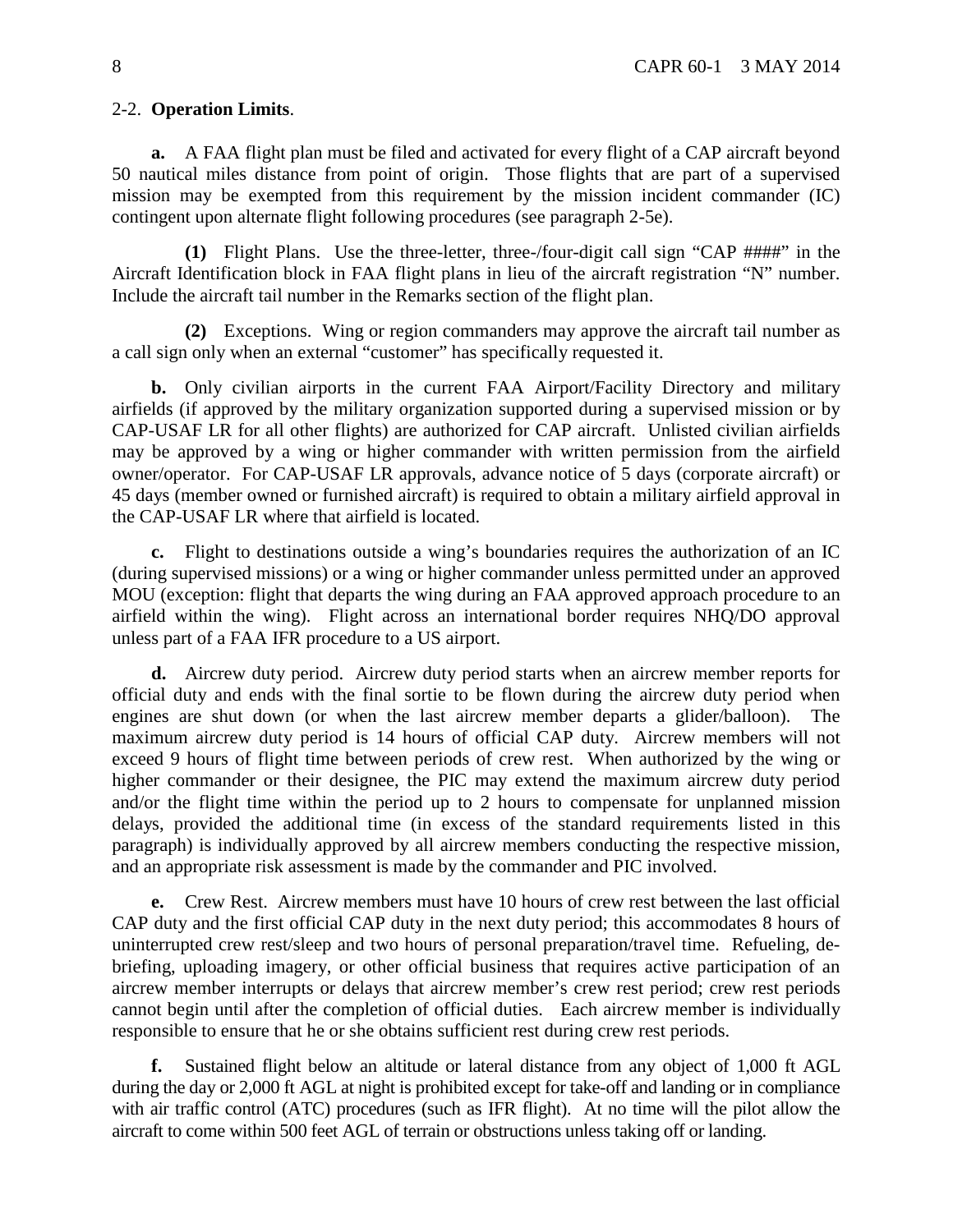**g.** Except for flight instruction or during CAP flight evaluations, only a qualified CAP pilot may handle the controls below 1,000 ft AGL. Orientation flights are not flight instruction. PICs on orientation flights must handle the controls below 1,000 ft AGL.

**h.** When taxiing within 10 feet of any obstacle, pilots shall proceed at a pace not to exceed a slow walk until clear. During taxi maintain at least 75 feet behind light single-engine aircraft, 200 feet behind light multiengine or light jet aircraft and 500 feet behind helicopters or heavy multiengine or heavy jet aircraft.

**i.** Except for glider towing operations within five nautical miles of the departure airport, all powered flights will be planned such that a minimum of 1 hour of fuel (at normal cruise speed) remains upon landing.

<span id="page-9-0"></span>**2-3. Passenger Requirements.** Authorized passengers are current CAP members whose category of membership allows them to ride in corporate aircraft as specified in CAPR 39-2, *Civil Air Patrol Membership*, CAP employees, ROTC/JROTC cadets (ROTC/JROTC flight orientation program only), International Air Cadet Exchange (IACE) orientation flight cadets and escorts, CAP-USAF personnel conducting official business, FAA Inspectors, or FAA designated pilot examiners during flight evaluations.

**a.** Passengers or crew not mentioned in paragraph 2-3 can be authorized when essential to the mission and must be approved by the mission approval authority prior to flying (5 working days notice requested for passenger approvals on training missions). Non-CAP passengers require advance approval through the CAP NOC from NHQ/DO for corporate missions, CAP-USAF/CC for AF training missions, or the approval authority for other AFAMs (example CAP NOC/AFNORTH/CAP-USAF CC). Prior to requesting approval for non-CAP passengers, consult the CAP-USAF "Required Information for Non-CAP Passenger Requests" memorandum for record located on the National Aircraft Ops & Stan/Eval web page at [http://www.capmembers.com/emergency\\_services/aircraft\\_ops\\_\\_staneval/.](http://www.capmembers.com/emergency_services/aircraft_ops__staneval/)

**b.** All non-CAP members, other than Military/National Guard, (Title 10 and Title 32)/Federal employees and ROTC/JROTC cadets (ROTC/JROTC flight orientation program only), must execute a CAPF 9, *Release (For Non CAP Members)*, and leave the form in a secure location on the ground known to the flight release officer (FRO) or mission IC. ROTC/JROTC cadets must complete a hold harmless agreement in accordance with the ROTC/JROTC Orientation Flight MOA.

**c.** CAP members will carry proof of CAP membership.

**d.** CAP members will wear an appropriate CAP uniform except as indicated below:

**(1)** Occupants of CAP gliders, tow planes, and CAP balloons while participating in glider/balloon activities. (**NOTE**: Though a uniform is not required, personnel will wear clothing that is appropriate for the conditions in which they are operating, identifies them as CAP members, and reflects CAP in a positive manner.)

**(2)** Crew members requested not to wear uniforms by the customer of a CD/HLS mission.

**e.** Except for tow pilot training/evaluation, no passengers may be carried in a CAP tow plane that is towing a glider.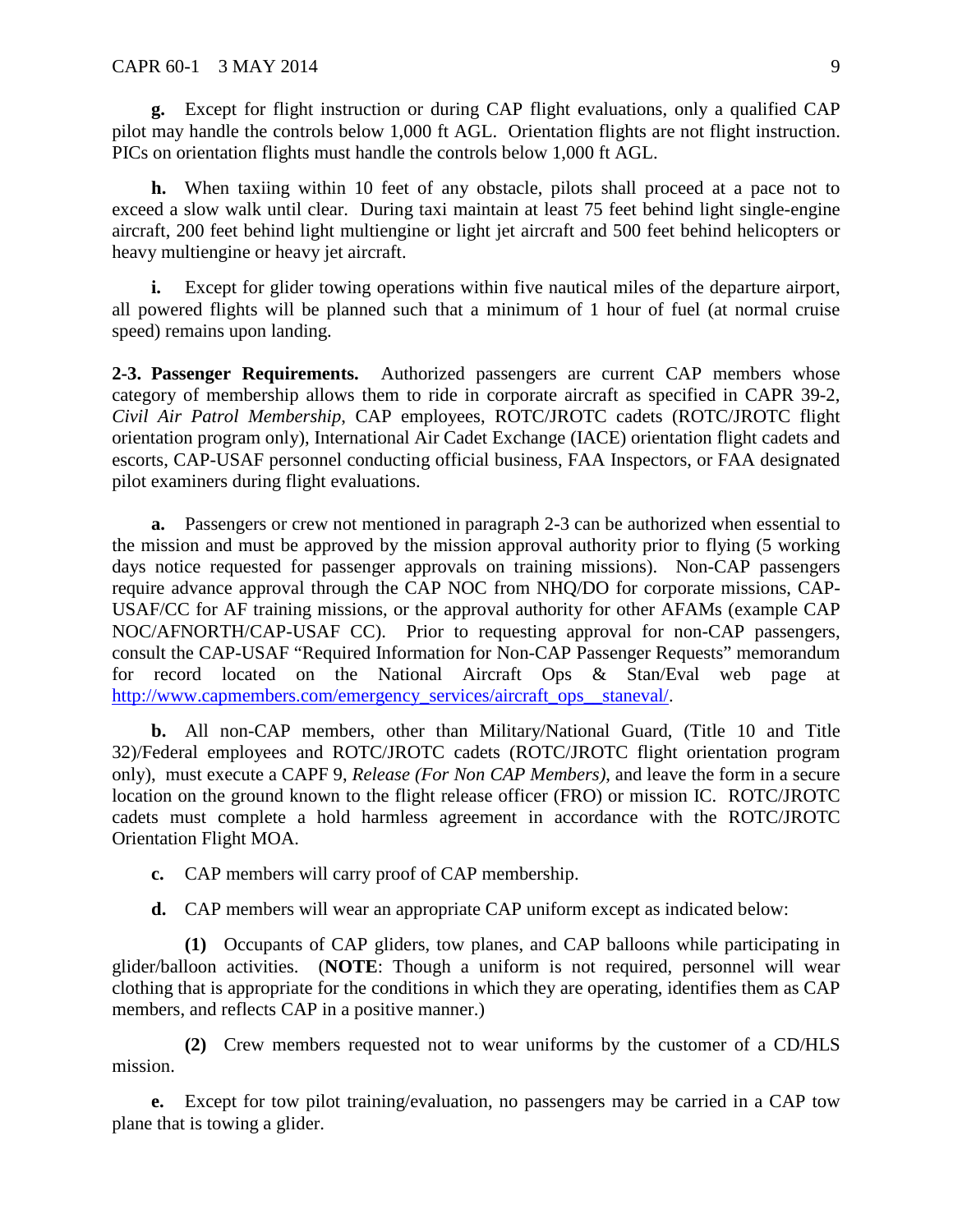**f.** Only pilots that are qualified as CAP instructors, cadet and ROTC/JROTC orientation pilots, SAR/DR or transport mission pilots (during supervised missions) may carry CAP cadets as passengers or crew members. At no time may a pilot who is a CAP cadet carry another CAP cadet as a passenger or crew member.

**g.** Aircraft will not carry CAP or ROTC/JROTC cadets on board during the first 10 tachometer hours following an engine change, major overhaul, or replacement of cylinders or magnetos.

**h.** CAP has two exemptions granted by the FAA for flying non-CAP passengers. This exemption to 14 CFR Parts 61.113 and 91.501 allows our pilots to obtain reimbursement as a private pilot and provides a tool for CAP to comply with specific FAA requirements regarding transportation flights. The exemption is located on the National Aircraft Ops & Stan/Eval web page at [http://www.capmembers.com/emergency\\_services/aircraft\\_ops\\_\\_staneval/](http://www.capmembers.com/emergency_services/aircraft_ops__staneval/) and should be consulted prior to flying non-CAP passengers to ensure any special requirements and restrictions are adhered to.

## <span id="page-10-0"></span>**2-4. Aircraft Requirements.**

**a.** Ultralight, aerolight, hang glider and similar aircraft, light sport aircraft, rotorcraft, lighter-than-air (except balloons), experimental, primary category and home-built aircraft are not authorized for use on any CAP flight activity.

**b.** Airplanes used for solo, flight training, or flight evaluations must have an operating two- way radio and dual controls (except single seat airplanes).

**c.** CAP aircraft must have a current FAA airworthiness certificate. Except for ferry permits, the use of a FAA special flight permit is prohibited.

**d.** All wings shall make any necessary corrections to aircraft flying time totals each month by using WMIRS. The CAP Flight Hour Report System, is a read-only report of flight hours that are "pushed" from WMIRS. Glider sorties shall also be reported and corrected as necessary in WMIRS. WMIRS will "push" the sortie data to the glider summary report. All sortie data including actual costs must be entered into WMIRS within 72 hours of completing a sortie.

**e.** A standardized CAP Aircraft Information File (AIF) shall be maintained in all corporate aircraft with all applicable inspections, equipment evaluations, and worksheets completed and up to date. Consult the National Aircraft Ops & Stan/Eval web page for the latest AIF requirements at [\(http://www.capmembers.com/emergency\\_services/aircraft\\_ops\\_\\_staneval/\)](http://www.capmembers.com/emergency_services/aircraft_ops__staneval/).

**f.** All CAP units, regardless of level, will utilize the online eAircraft Discrepancy System located in WMIRS found at <https://missions.capnhq.gov/wmirs/index.cfm> to document and review aircraft discrepancies. Additionally, if a discrepancy grounds the aircraft, the pilot will place the red Aircraft Grounded Placard from the AIF on the pilot's seat.

**g.** CAP corporate aircraft are the resource of choice for AFAMs. Member owned/ furnished aircraft, with the exception of gliders and balloons, will only be used on AFAMs when CAP corporate aircraft are not available or when mission requirements dictate the usage of noncorporate aircraft. The use of member owned/furnished aircraft, with the exception of gliders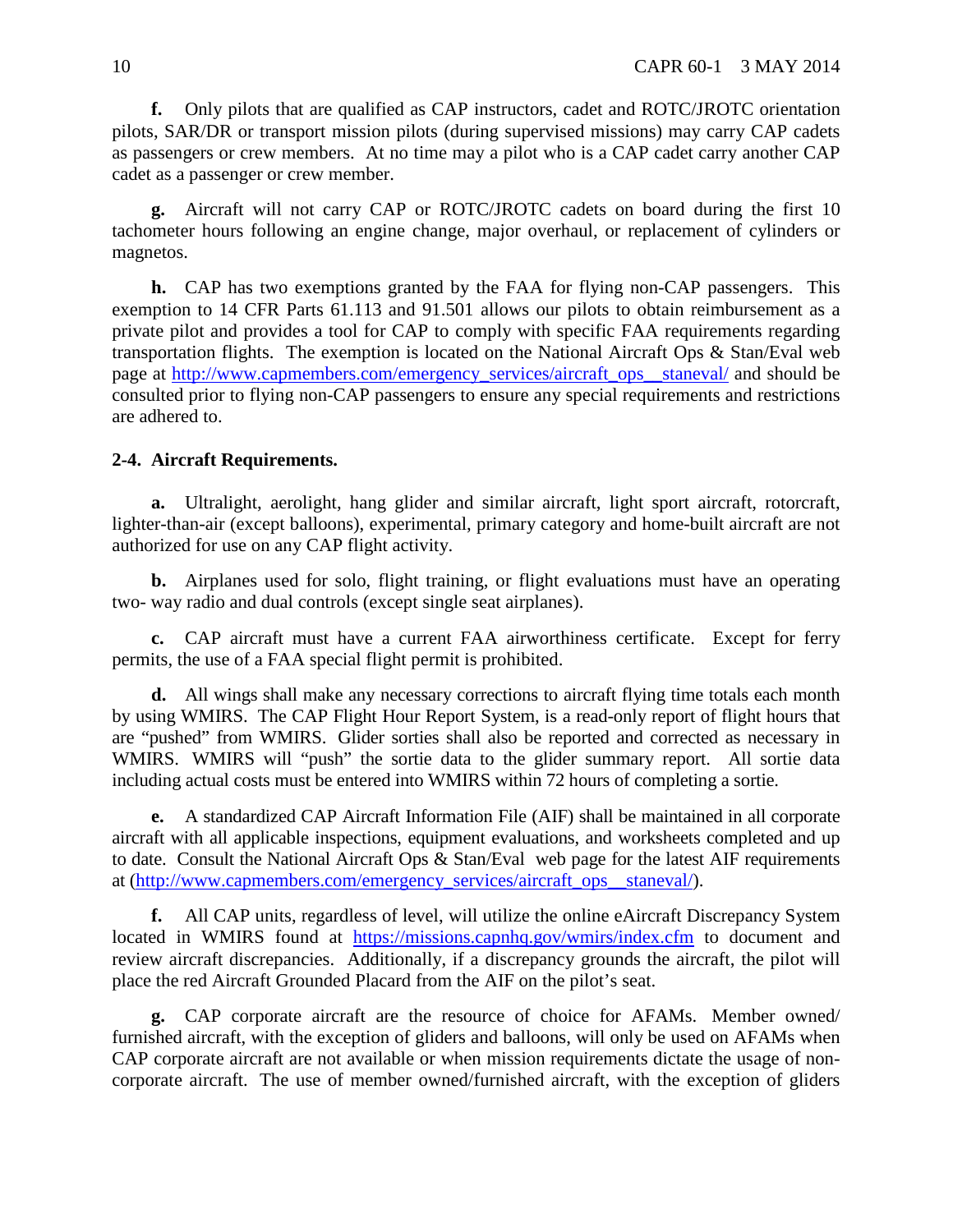and balloons, requires wing or higher commander approval for corporate missions and CAP-USAF Liaison Region commander or higher approval for each AFAM in which the aircraft's use is requested.

**h.** Before utilizing a member-owned/furnished aircraft for AFAMs, review and comply with CAP-USAF policies pertaining to aircraft inspections and utilization of the CAPF 71, *CAP Aircraft Inspection Checklist* (exception: Gliders and balloons do not need to be inspected by CAP-USAF personnel). Inspections must be conducted annually and are valid for one year. A facsimile of the aircraft airworthiness certificate, including gliders and balloons, must also be provided to the CAP-USAF LR for its files when the aircraft is submitted for inspection. CAP-USAF also requires the aircraft owner annually to sign a hold harmless agreement (HHA) (see National Aircraft Ops & Stan/Eval web page) waiving any claims for damage to the aircraft arising from the use of the aircraft. The CAP-USAF LRs are required by their policies to review the current HHA and aircraft inspection paperwork prior to approving the use of memberowned/furnished aircraft for each AFAM use. Requests for use of member-owned/furnished aircraft will not be approved unless a copy of the airworthiness certificate, current HHA and CAPF 71 are on file with the CAP-USAF LR.

**NOTE:** FECA and FTCA coverage are provided to CAP members executing properly released AFAMs in member owned/furnished aircraft, but the HHA excludes reimbursement for damage or loss of member-owned/furnished aircraft.

<span id="page-11-0"></span>**2-5. Flight Release.** The flight release officer (FRO) is responsible for authorizing a CAP pilot to fly as pilot in command in CAP aircraft. The release is made directly between the FRO and the pilot in command. The PIC and the FRO will have a personal or telephone conversation prior to flight release. The FRO is expected to verify appropriate information prior to giving a flight release. The FRO is not a dispatcher and is not responsible for the actual conduct of the flight. They are responsible for confirming the aircraft safely arrived at its destination

**a.** Prior to flight, a flight release is required for all CAP flight activities. All flights will be released prior to takeoff using the eFlight Release function in WMIRS; the only exception is in the event that access to WMIRS is not possible, at which time a CAPF 99, *CAP Flight Release Log*, may be used to temporarily track flight releases and will be accomplished prior to take-off. CAPF 99 released flights must be recorded as eFlight Releases in WMIRS within 24 hours unless extenuating circumstances exist and the NOC is informed. A CAPF 99 release is a last resort. When all releases documented on a CAPF 99 are recorded as eFlight Releases in WMIRS, the CAPF 99 may be discarded or filed IAW CAPR 10-2, *Files Maintenance and Records Disposition*, for a supervised mission. For supervised missions, the IC must be an FRO and may release any flight related to that mission. Additional mission management personnel (such as air operations branch directors and operational section chiefs) may be appointed FROs in sufficient quantity to meet the operational mission needs of the wing/region.

**b.** FROs are CAP members designated in WMIRS as flight release officers by a wing or region commander, or his/her designee. FROs must have passed the online CAP FRO training course and possess a sound knowledge of the CAP flight management program prior to being appointed as an FRO. Commanders will only appoint a sufficient number of FROs to meet wing needs. A web link to the CAP FRO course is accessible and conveniently provided for CAP members on the National Aircraft Ops & Stan/Eval web page [\(http://www.capmembers.com/emergency\\_services/aircraft\\_ops\\_\\_staneval/\)](http://www.capmembers.com/emergency_services/aircraft_ops__staneval/).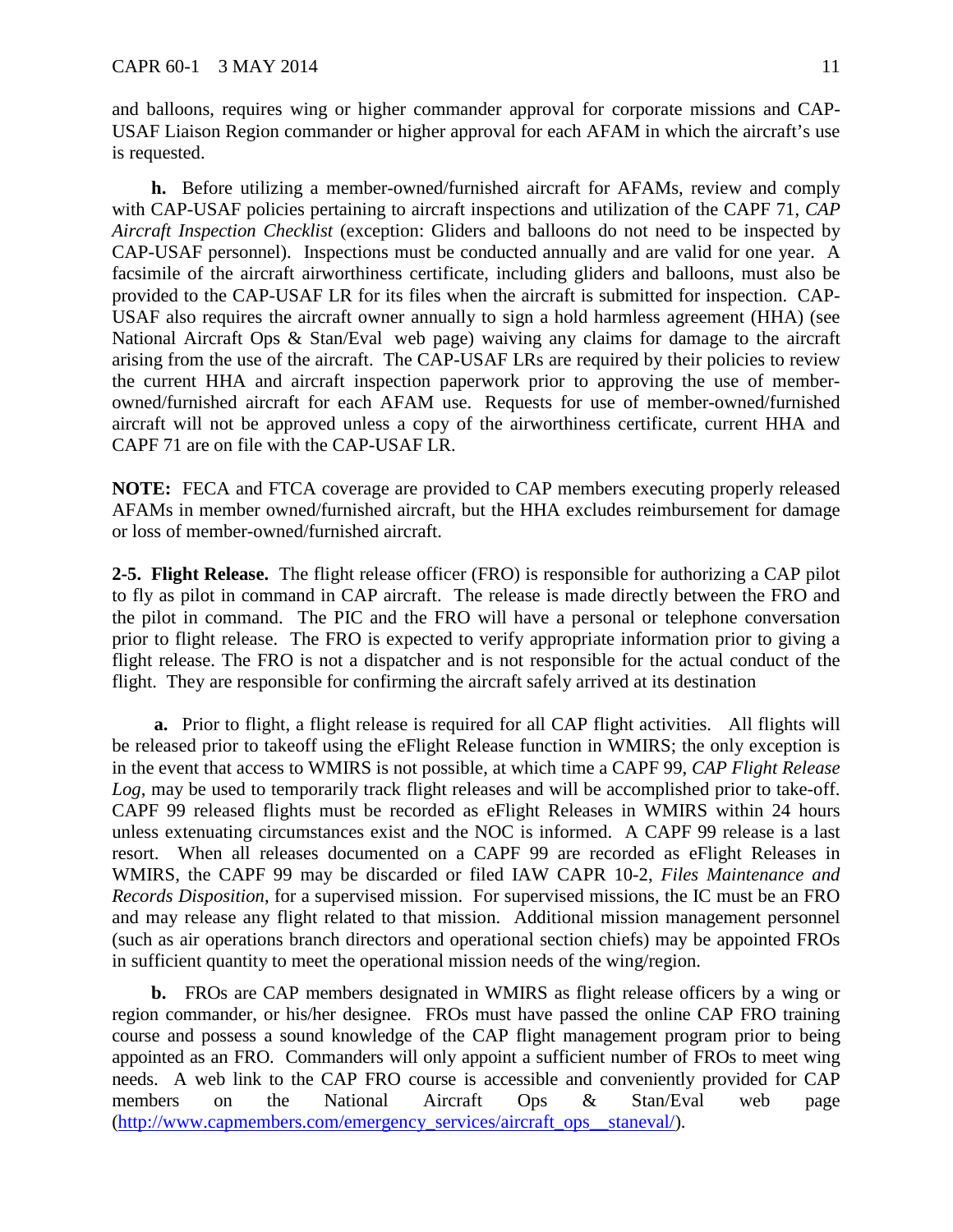**c.** FROs may not release a flight on which they are PIC, crew or passenger.

**d.** The FRO must be notified of any changes made prior to departure. If an FAA flight plan will not be used, the following additional steps are required:

**(1)** Record an estimated landing time prior to release.

**(2)** The FRO is responsible for initiating missing aircraft procedures 2 hours after the estimated landing time if not notified the flight was extended or safely concluded.

**e.** Flight activities involving multiple flights at the same location, and on the same day (such as orientation flights, flight academy sorties, etc.), may be released on CAPF 99 without passenger, flight time and estimated landing time information, in lieu of prior eFlight release, provided each participating aircraft and PIC combination is identified in advance and that someone on the ground at the activity site tracks aircraft occupants and flight times for reporting back to the FRO for later entry as eFlight releases. See the eFlight Release Instructions found on the WMIRS page [\(https://missions.capnhq.gov/wmirs/index.cfm\)](https://missions.capnhq.gov/wmirs/index.cfm).

**f.** At the conclusion of all flights, the PIC is responsible for ensuring all flight hours have been recorded in WMIRS.

**g.** The appropriate mission symbol must be used on all flight release documents, logs and entries into WMIRS. Mission symbols are listed on the National Aircraft Ops & Stan/Eval web page at [\(http://www.capmembers.com/emergency\\_services/aircraft\\_ops\\_\\_staneval/\)](http://www.capmembers.com/emergency_services/aircraft_ops__staneval/).

<span id="page-12-0"></span>**2-6. Re-evaluations and Additional Flight Evaluations.** Flying CAP aircraft is a privilege, not a right of membership. All members have the responsibility for safe flight operations and compliance with this regulation.

**a.** Wing or higher commanders may require re-evaluation of CAP pilots transferring into their respective commands.

**b.** Members wishing to take a CAPF 5 flight evaluation in a wing other than their assigned wing must obtain approval from the wing stan/eval officer of the wing to which the member is assigned. The one exception is the Surrogate Remotely Piloted Aircraft (SRPA) (C182QSP/C206SP) aircraft CAPF 5, which does not require pre-approval because the respective commander has already designated the pilot for SRPA operations. Eligibility, training and qualification requirements of the SRPA program are prescribed in the *Surrogate Remotely Piloted Aircraft Program Memorandum of Agreement* and *Mission Qualification Training Plan*.

**c.** Commanders may require any CAP pilot under their command to complete an additional flight evaluation. The commander may designate the CAP check pilot who will administer the flight check. Pending completion of a directed flight evaluation and any action by the commander as provided in paragraph 2-7, the individual pilot will be suspended as pilot in command on all flight activities except to train for re-evaluation with a CAP instructor.

**d.** Wing commanders have authority to specify local familiarization training for visiting pilots by virtue of their position and may do so at their discretion.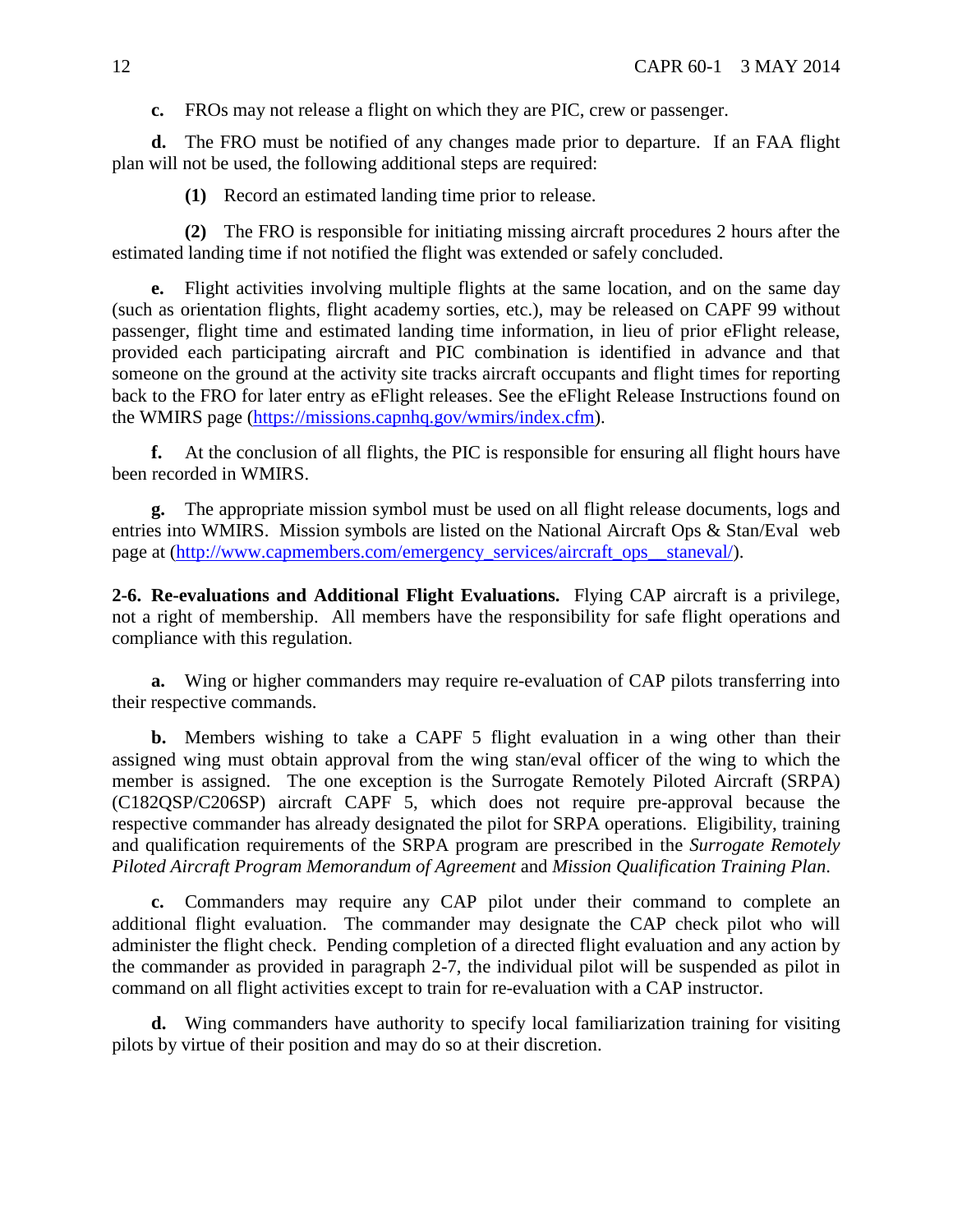#### <span id="page-13-0"></span>2-7. **Grounding and Mishaps.**

**a.** Grounding means a member cannot act as pilot in command, crewmember or passenger in CAP aircraft. In the case of grounding away from home base, the member may be permitted to return to home base as a passenger in a CAP aircraft.

**(1)** Any commander in the chain of command (from squadron to National Commander) of a CAP member, or an IC during a supervised mission, may ground that member for cause.

**(2)** Commanders or ICs exercising this authority shall notify the affected aircrew member(s) in writing within 7 days of grounding, clearly stating the reason(s) the action was taken. The written notification must include a statement advising the aircrew member of their right to seek reconsideration of this action under the provisions of paragraph 2-7d. A copy of this notification will be filed with the region commander and all intermediate commanders within 14 days of the grounding. A copy of all notifications issued by a region commander will be filed with the National Commander.

**b.** Any pilot operating a CAP aircraft who is involved in a mishap that can be classified as an incident or accident (as defined in CAPR 62-2, *Mishap Reporting and Review*) is automatically grounded at the moment a mishap occurs, or immediately upon landing if airborne. The pilot will remain grounded until reinstated to flight status per paragraph 2-7c of this regulation. Written notification of temporary grounding resulting from an incident or accident is not required since the grounding is automatic.

**c.** Once grounded, only a wing or higher commander in the individual's chain of command may reinstate a member to flight status. Commanders may set conditions for reinstatement, including completion of a new CAPF 5, *CAP Pilot Flight Evaluation*.

**d.** A member may submit a written appeal to their region commander if the member remains grounded after 90 days. Such an appeal may only be filed one time and must be filed within 1 year of the initial grounding. Upon receipt of the appeal, the region commander will appoint a review board of at least three CAP check pilots to review the appeal. The review board will examine the facts of the case and make a recommendation to the region commander. The region commander will issue a final decision within 60 days of receipt of the appeal. If a region commander grounds a member, an appeal can be made to a National Flight Review Board that is chosen by the National Commander. All such decisions are final and not subject to review by filing a complaint under CAPR 123-2, *Complaints*, or CAPR 36-2, *Complaints Under the Civil Air Patrol Nondiscrimination Policy*.

**e.** CAP members may be assessed some or all of the damages due to negligent operation or movement of CAP corporate aircraft. Guidance for commanders to use in assessing members for damage may be found in CAPR 174-1, *Property Management and Accountability*.

## <span id="page-13-1"></span>**2-8. Pilot Training.**

**a.** CAP cadets and qualified SAR/DR mission pilots are authorized to use CAP airplanes for flight instruction toward any FAA certificate or rating.

**b.** All CAP members are authorized to use CAP gliders and CAP balloons for initial and transition flight instruction toward any FAA certificate or rating.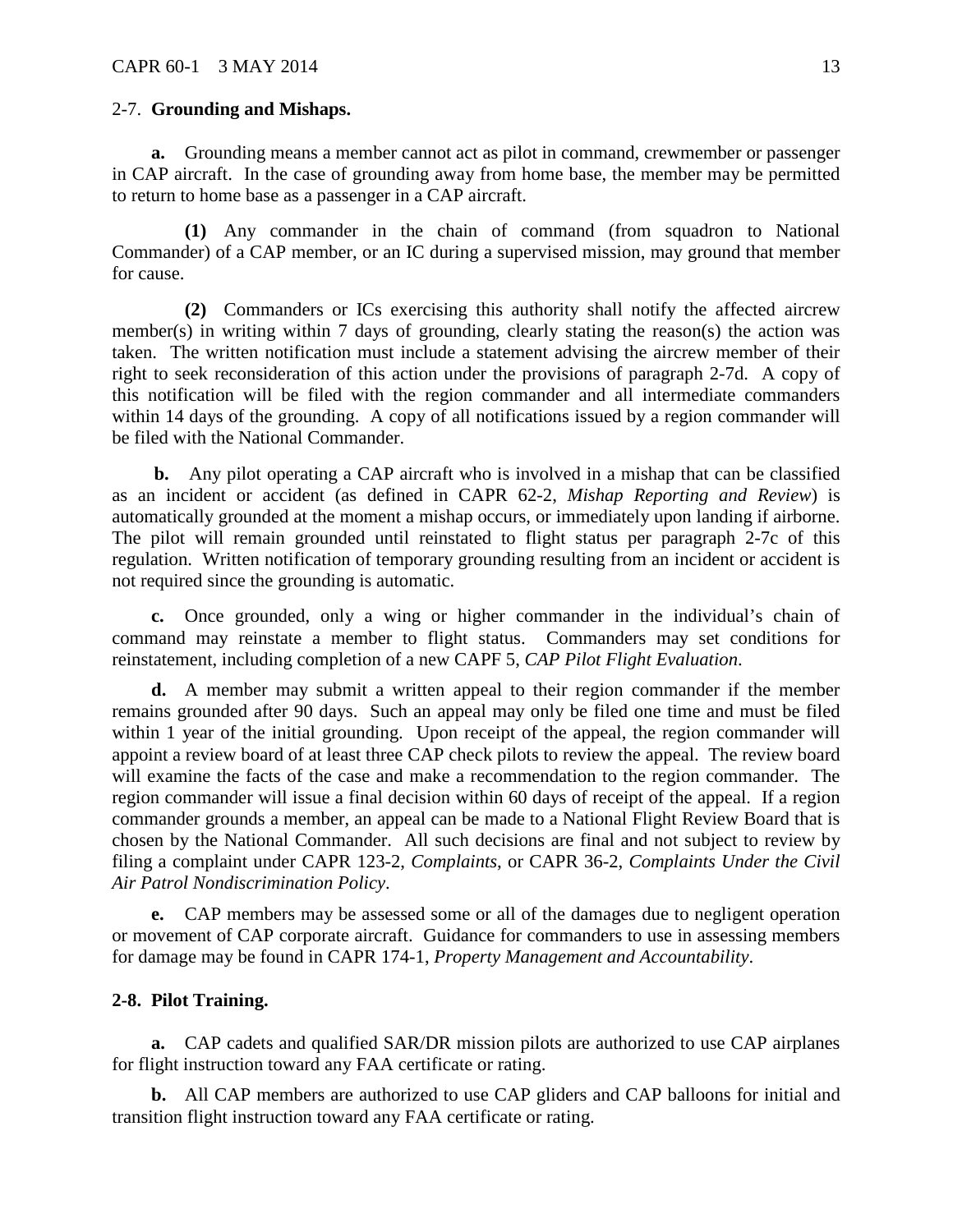**c.** CAP members that are not current SAR/DR mission pilots must obtain permission to receive flight instruction in CAP airplanes toward FAA certificates or ratings as follows:

**(1)** Members who hold a Private Pilot Airplane Certificate or higher and have been an active CAP member for at least 1 year – wing commander written permission.

**(2)** All other members – Written permission from the wing commander, region commander and the National Commander, or designee, is required and may be granted provided the member lives more than two hours driving time from a commercial training facility.

**d.** For C182 airplanes, a student pilot must obtain the written permission of their wing or region commander to train in a specific C182 airplane and with a specific flight instructor. Such permission may be granted for multiple flights (including all the flights needed to complete private pilot flight training). Any change of flight instructor or C182 airplane used will require another written permission be obtained by the student.

**e.**Pilot training flights are authorized under Air Force approved mission pilot proficiency flight profiles located on the National Aircraft Ops & Stan/Eval web page at [http://www.capmembers.com/media/cms/Pilot\\_Proficiency\\_Profiles\\_AF\\_Appro\\_D76AC441E6A48.pdf.](http://www.capmembers.com/media/cms/Pilot_Proficiency_Profiles_AF_Appro_D76AC441E6A48.pdf) These training flight profiles must be used to qualify for Air Force assigned mission status authorized by the CAP-USAF LR and flown only by pilots holding the qualifications stated in the specific profile and may be flown under "A" & "B" mission status. The only exception for using one of the approved training profiles is conducting training IAW a plan that has been preapproved by the CAP-USAF LR and posted under the mission number in WMIRS.

**f.**Self-conducted proficiency flight guidelines are available for use by all CAP pilots to maintain currency while improving pilot confidence and are to be flown under "C" mission status and may be located on the National Aircraft Ops & Stan/Eval web page at [http://www.capmembers.com/media/cms/CAPR\\_601\\_SelfConducted\\_Proficiency\\_\\_14140B04A](http://www.capmembers.com/media/cms/CAPR_601_SelfConducted_Proficiency__14140B04AFF9E.pdf) [FF9E.pdf.](http://www.capmembers.com/media/cms/CAPR_601_SelfConducted_Proficiency__14140B04AFF9E.pdf)

<span id="page-14-0"></span>**2-9. Glider Operations.** Procedures and guidance are in place to promote and provide glider orientation flights and glider flight training in a safe operating environment. For those regions/wings that have opted to participate in glider operations, consult the "Gliders" section of the National Aircraft Ops & Stan/Eval web page for the additional regulatory requirements at [http://www.capmembers.com/emergency\\_services/aircraft\\_ops\\_\\_staneval/.](http://www.capmembers.com/emergency_services/aircraft_ops__staneval/)

**a.** All glider operations will be conducted in accordance with the CAP Glider Program Procedures provided in the "Gliders" section located on the National Aircraft Ops & Stan/Eval web page at [http://www.capmembers.com/emergency\\_services/aircraft\\_ops\\_\\_staneval/.](http://www.capmembers.com/emergency_services/aircraft_ops__staneval/)

**b.** All CAP pilots, to include those already qualified in powered aircraft, must successfully complete a separate CAPF 5 Flight Evaluation in a glider to be qualified to operate a glider.

**c.** All CAP winch and auto tow operators must be qualified to perform their duties in accordance with the CAP Glider Program Procedures provided in the "Gliders" section located on the National Aircraft Ops & Stan/Eval web page at [http://www.capmembers.com/emergency\\_services/aircraft\\_ops\\_\\_staneval/.](http://www.capmembers.com/emergency_services/aircraft_ops__staneval/)

**d.** Non-CAP winch and auto tow operators must have successfully completed verifiable training from a factory representative or legitimate aviation organization (Soaring Society of America, Aero club, etc.) to be considered qualified to perform tow duties for CAP members or CAP aircraft. The FRO will confirm the qualification of the tow operator prior to glider sortie release.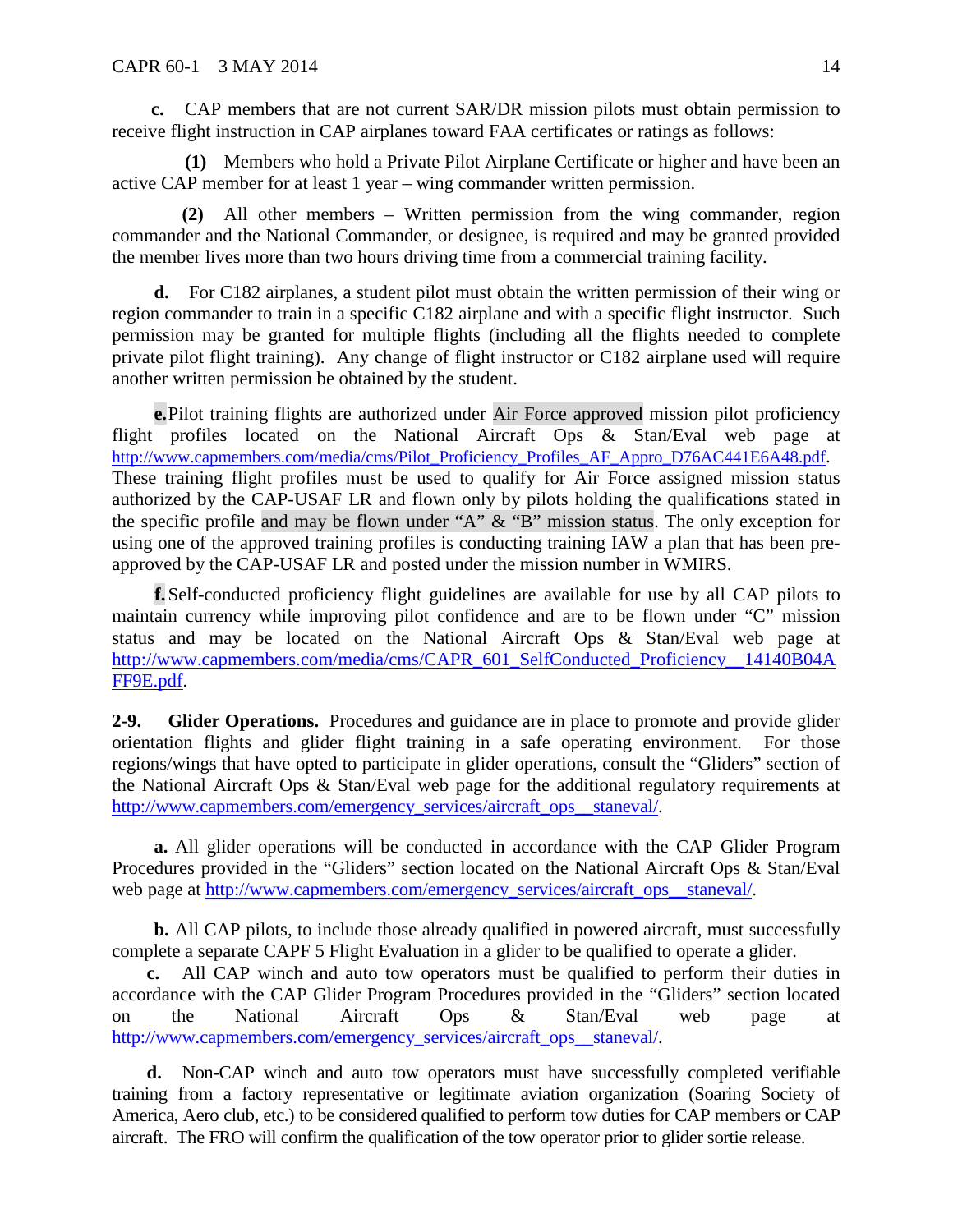<span id="page-15-0"></span>**2-10. Air Shows.** Prior to flying in and/or positioning an aircraft to assist with an air show, consult CAPR 900-5 for specific guidance.

<span id="page-15-1"></span>2-11. Flight Clinics. Flight clinics will be planned, documented and reported in accordance with CAPR 60-2.

<span id="page-15-2"></span>**2-12. Electronic Flight Bags / Electronic Chart Displays (EFBs / ECDs).** Use of EFBs/ECBs will be conducted in accordance with Electronic Flight Bag (EFB) CAP Guidance located in the "CAPR 60-1 & Aircraft Ops Info" section of the National Aircraft Ops & Stan/Eval web page at [http://www.capmembers.com/emergency\\_services/aircraft\\_ops\\_\\_staneval/.](http://www.capmembers.com/emergency_services/aircraft_ops__staneval/)

<span id="page-15-3"></span>**2-13. Balloon Operations.** FAA hot air balloon procedures and guidance are in place to promote and provide a safe operating environment.

**a.** All CAP pilots must successfully complete a separate CAPF 5B, *CAP Pilot Flight Evaluation-Hot Air Balloon,* to be qualified to operate a hot air balloon.

**b.** For those regions/wings which have opted to participate in balloon operations, consult the "Hot Air Balloons" section of the National Aircraft Ops & Stan/Eval web page for the additional CAP Hot Air Balloon Flight Operations regulatory guidance located at [http://www.capmembers.com/emergency\\_services/aircraft\\_ops\\_\\_staneval/.](http://www.capmembers.com/emergency_services/aircraft_ops__staneval/)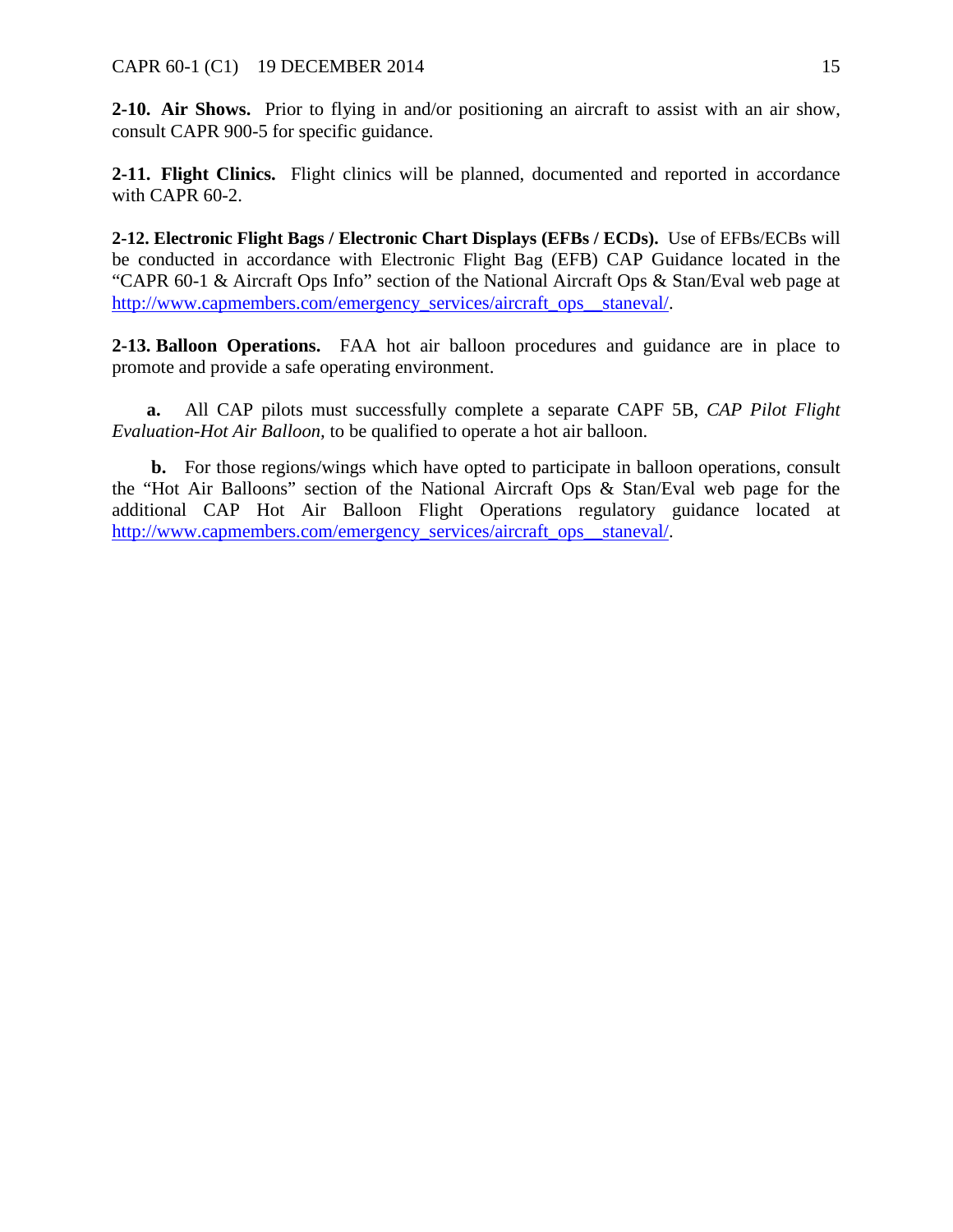#### **CHAPTER 3 – PILOT QUALIFICATIONS AND REQUIREMENTS**

<span id="page-16-1"></span><span id="page-16-0"></span>**3-1. CAPF 5 Annual Flight Evaluation.** A completed and passed CAPF 5, *CAP Pilot Flight Evaluation,* denotes qualification to fly a particular model of CAP aircraft. It consists of ground and flight evaluations, and is valid through the last day of the 12th month from the date it is completed unless revoked by the wing/region/National commander. CAPFs 5 may contain one or more endorsements for certain types of aircraft operation (G1000, instrument, cadet orientation, instructor, check pilot or other). All pilots, except CAP solo pilots, must complete a flight evaluation. To be complete, the following must be accomplished as part of the CAPF 5 flight evaluation:

**a.** Completion of a CAPF 5Q-*Airplane/Glider/Balloon Questionnaire*, for the model aircraft flown within 60 days prior to the flight evaluation.

**b.** Pass the annual CAPF 5 online examination (plus supplemental glider/balloon exam if applicable) within 60 days prior to the flight evaluation.

**c.** Evidence of qualifications (membership card, medical and pilot certificates, log book, CAPF 5Q(s) and on line written exam results) must be presented to the check pilot at the time of the CAPF 5 flight evaluation.

<span id="page-16-2"></span>**d.** For airplanes only, the minimums are 1 hour flight time and 3 take-offs and landings.

### **3-2. CAPF 5 Administration.**

**a.** A CAPF 5 flight check may be administered by a CAP check pilot, or it may be administered by a FAA inspector, FAA designated check airman, FAA designated pilot examiner, or CAP-USAF flight examiner provided the individual administering the flight evaluation completes and signs the CAPF 5 and the CAP specific items are verbally covered by a CAP check pilot who also signs the CAPF 5. A CAP check pilot may administer a flight evaluation in any CAP corporate aircraft in which that pilot is CAP qualified (note G1000 limitations).

**b.** Written approval is required from a wing or higher commander for a CAP pilot to complete more than two annual CAPF 5 flight evaluations in a row with the same check pilot.

**c.** Check pilots will inquire into the applicant's use of EFBs/ECDs and include their use during all annual and abbreviated flight evaluations, as appropriate. Additional guidance for crewmembers is available on:

[http://www.capmembers.com/emergency\\_services/aircraft\\_ops\\_\\_staneval/](http://www.capmembers.com/emergency_services/aircraft_ops__staneval/)

**d.** Complete all CAPF 5 flight evaluations with a check pilot different from the CAP instructor who prepared the pilot for his CAPF 5 Flight Evaluation.

<span id="page-16-3"></span>**3-3. Abbreviated CAPF 5 Flight Evaluations.** For the purpose of adding additional endorsements or aircraft models in the same category and class, an abbreviated CAPF 5 may be taken to update those endorsements or models on the current CAPF 5. The abbreviated CAPF 5 only requires completion of a new CAPF 5Q–*Airplane Questionnaire*, in the model flown within 60 days prior and such maneuvers as necessary during the flight evaluation for the new endorsement. There is no flight time or landing minimums required for these types of flight evaluations. An abbreviated CAPF 5 merely adds to the last completed annual CAPF 5 and does not result in a new expiration date for any pilot privileges.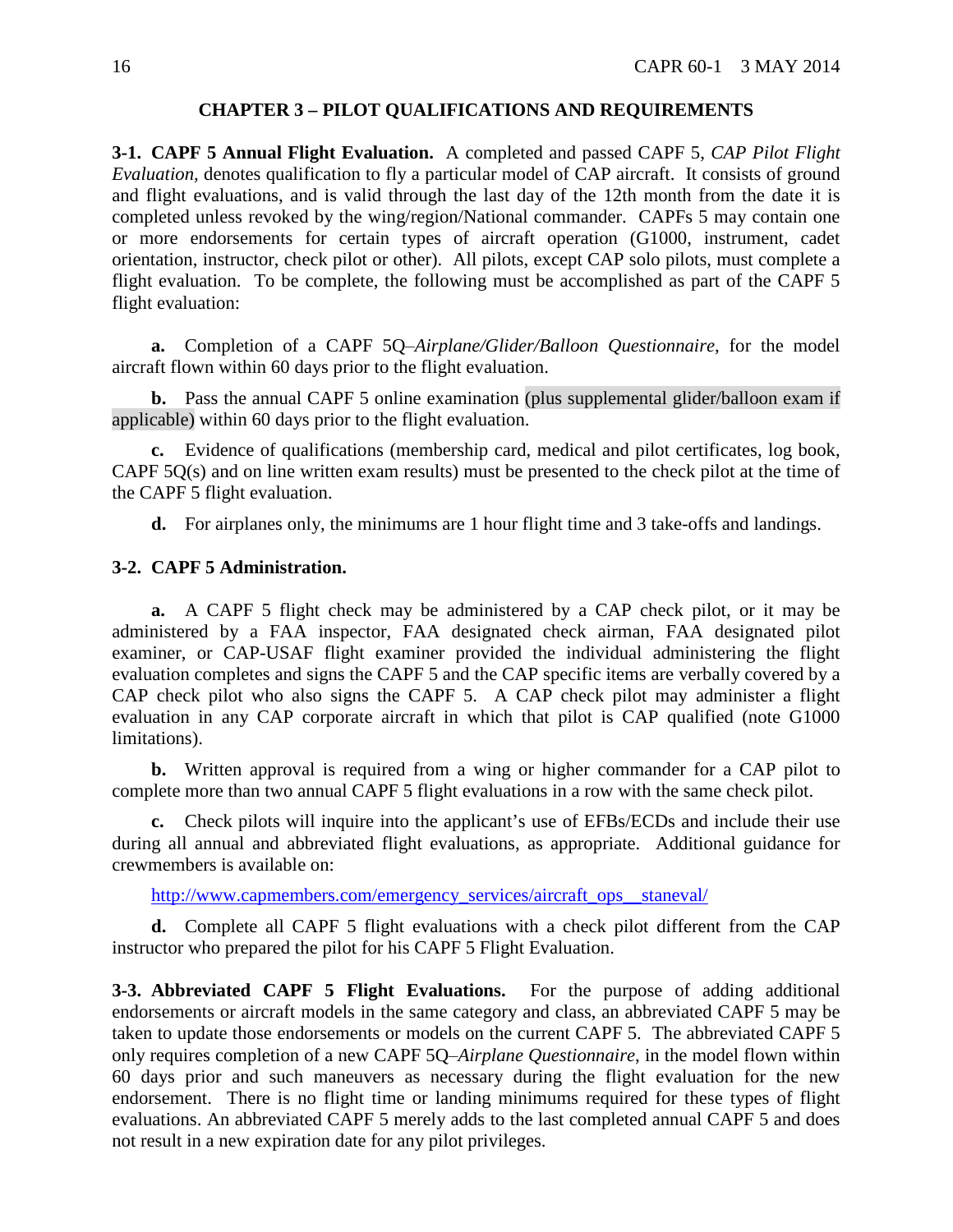<span id="page-17-0"></span>**3-4. CAPF 5 for Multiple Aircraft Models.** A CAPF 5 may also denote qualification to fly other aircraft models in the same category and class as the model used for the CAPF 5 flight evaluation provided the following have been completed:

**a.** A previous CAPF 5 or abbreviated CAPF 5 was completed for those aircraft model(s) any time in the past.

**b.** A new CAPF 5Q for those model(s) is completed within 60 days prior to the CAPF 5.

**c.** To renew airplane models that are complex or high performance, the flight evaluation model flown must be either a complex or high performance airplane.

**d.** To renew tailwheel airplanes, the flight evaluation model flown must be a tailwheel airplane.

**e.** To renew aircraft models equipped with the G1000, the flight evaluation model flown must be G1000 equipped.

**f.** All endorsements given on the CAPF 5 for aircraft operations will apply to all qualifying models.

<span id="page-17-1"></span>**3-5. Equivalent Make and Models.** Certain models of aircraft are considered equivalent to one another. An initial CAPF 5 in any model grouping below counts as a CAPF 5 for all models listed in the grouping:

- C182QSP counts for C182
- C206SP counts for C206, C205, C207
- SGS 2-33, SGS 2-22
- Schleicher K-7, K-13

<span id="page-17-2"></span>**3-6. Airplane Qualifications.** In order to operate as PIC for CAP, pilots (other than solo pilots) must meet one or more of the following requirements:

**a.** Single-Engine Airplane.

**(1)** High Performance Airplanes – 100 hours total time.

**(2)** Complex Airplanes – 100 hours total PIC time of which at least 10 hours PIC and 25 take-offs and landings are in complex airplanes.

**(3)** Gippsland GA-8 Initial Qualification – In addition to high performance requirements:

**(a)** For sorties on which ARCHER equipment is actually being used: be a qualified SAR/DR mission pilot with an instrument rating and 300 hours of PIC fixed wing aircraft time.

**(b)** Complete the National Aircraft Ops & Stan/Eval online GA8 Airvan Familiarization Course.

**(c)** Complete the prescribed flight training and receive a flight evaluation recommendation from a GA-8 qualified CAP instructor.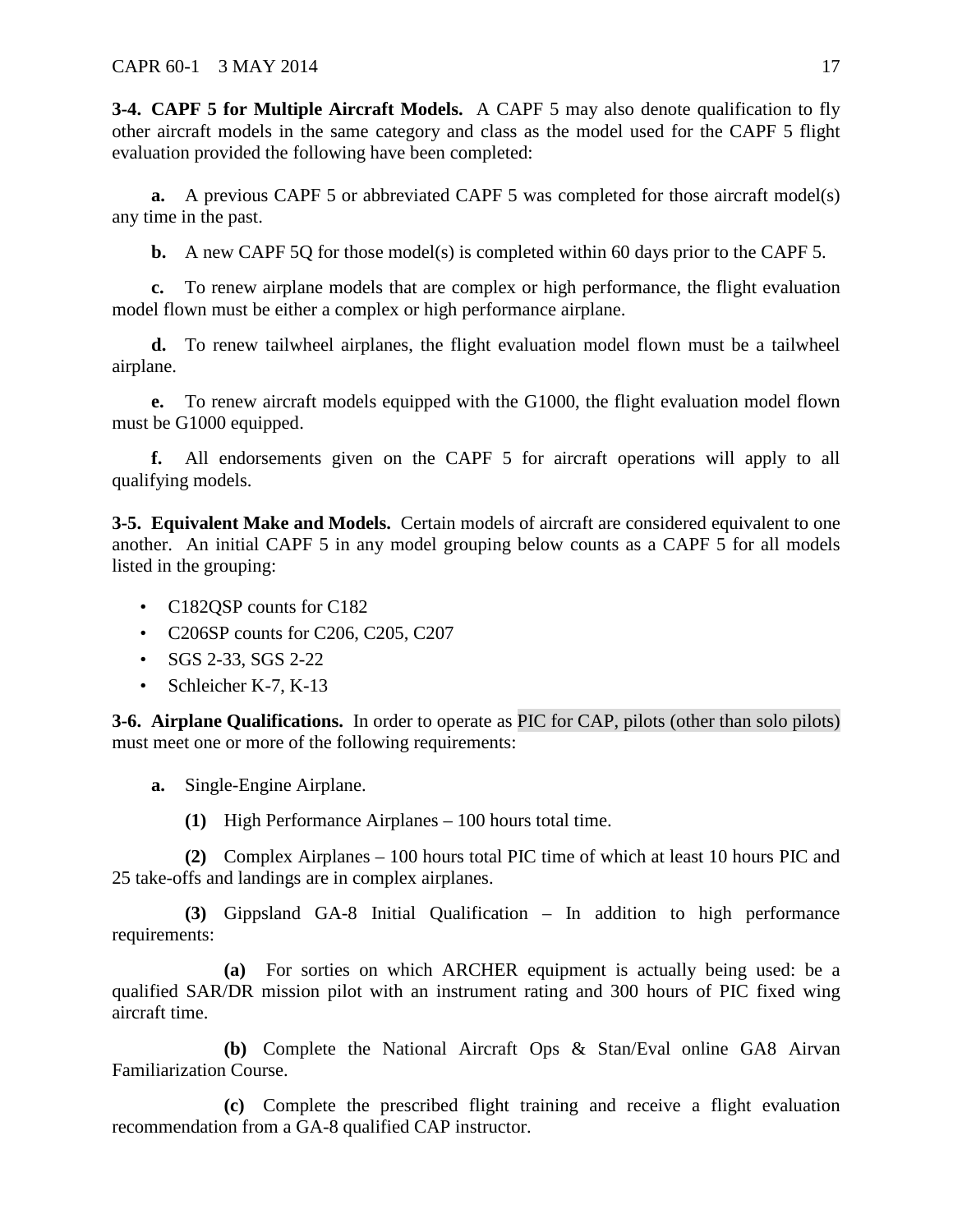**(4)** G1000 Equipped Airplanes. The CAP in-house G1000 transition syllabus will be used to train members for qualification in G1000 equipped aircraft.

**(a)** For members with previous G1000 experience: Members will initially present their documentation and discuss their experience with the wing DOV, who will determine whether the member will be authorized an immediate CAPF 5 evaluation (to include instrument privileges if that is desired) or if the member will be required to complete the transition syllabus.

**(b)** For flight instructor privileges in G1000 equipped aircraft, complete the CAP in-house G1000 transition syllabus for Flight Instructors that is given by a qualified G1000 Check Pilot.

**(c)** All CAP instructor pilots, check pilots and check pilot examiners must be CAP G1000 trained to perform those duties in G1000 equipped aircraft.

**(5)** Tailwheel Airplanes – 25 hours and 50 take-offs & landings in tailwheel airplanes.

**b.** Multiengine Airplanes – 250 hours total PIC airplane time of which at least 50 hours PIC and 50 take-offs and landings are in multiengine airplanes.

<span id="page-18-0"></span>**3-7. Classification of CAP Pilots.** CAP pilots may operate a CAP aircraft according to the classification of their experience and skills as follows:

**a.** CAP Solo Pilot.

**(1)** Possess a current student pilot certificate with solo endorsements in accordance with 14 CFR Part 61 from a CAP instructor pilot in the make and model aircraft flown.

**(2)** For gliders, a cadet must complete a minimum of 30 dual glider instruction flights prior to solo. Glider encampment/academy students are restricted from completing solo the first time they attend.

**(3)** For C182 airplanes, 25 (including cross wind, short, soft and simulated engine failure) dual take-offs & landings with a CAP instructor in a C182 airplane prior to solo.

**(4)** For G1000 equipped airplanes, complete the CAP G1000 transition syllabus for VFR operation.

**(5)** A "CAP Cadet Pre-solo" is not an aeronautical rating, but an award given at a CAP wing level or higher flight encampment/academy, to a CAP student pilot who successfully performs a fight demonstrating to an onboard CAP certificated flight instructor (CFI), that he/she has the ability to fly the aircraft without assistance from the onboard CAP CFI.

**b.** CAP VFR Pilot. Must be qualified in accordance with FAA regulations to operate the CAP aircraft flown at the private pilot level or higher and satisfactorily complete a CAPF 5 flight evaluation within the previous 12 calendar months.

**c.** CAP Instrument Pilot. Must be a qualified CAP VFR pilot that is FAA rated to fly instruments and satisfactorily complete an instrument endorsement on a CAPF 5 within the previous 12 calendar months. FAA instrument currency is not required for this endorsement. The endorsement expires with the expiration of the current annual CAPF 5 evaluation.

**d.** CAP Cadet, Teacher and ROTC/JROTC Orientation Pilots.

**(1)** Current CAP senior member.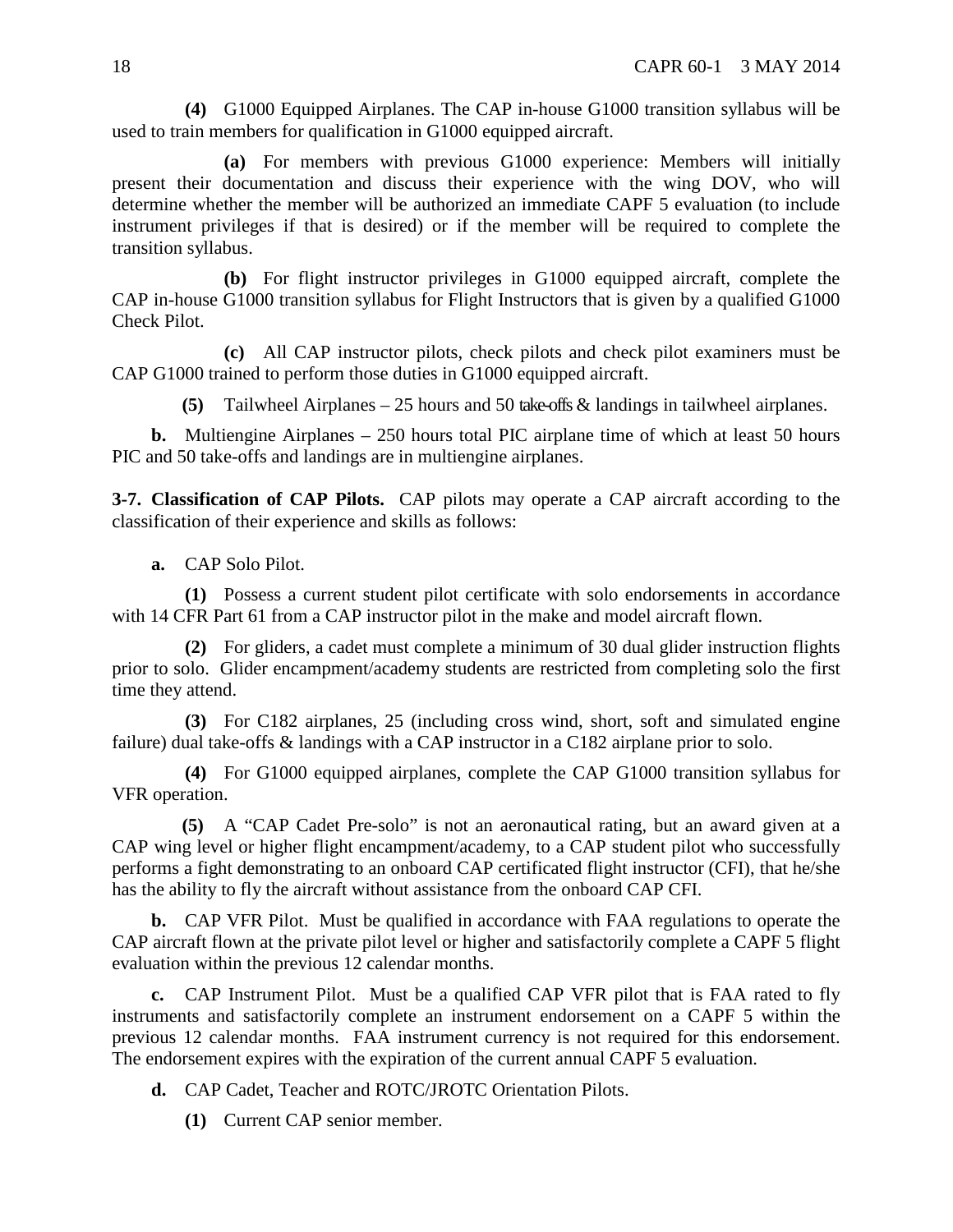**(2)** CAP VFR Pilot at least 21 years of age (or have a valid FAA CFI certificate).

**(3)** For powered airplanes have 200 hours PIC time.

**(4)** For gliders have 100 flights as PIC or hold at least an FAA commercial glider certificate.

**(5)** For ROTC/JROTC Orientation Pilots have 300 hours PIC time and completed the exam for "Orientation Pilot – Powered for ROTC". This exam will be taken every 4 years.

**(6)** Teacher Orientation Pilots must hold commercial pilot privileges.

**(7)** For CAP Cadet and Teacher Orientation Pilots, complete the exam for "Orientation Pilot – Powered" if a power pilot and "Orientation Pilot – Glider" if a glider pilot. This exam must be taken every 4 years.

**(8)** Satisfactorily receive an Orientation Pilot endorsement, during a CAPF 5 Flight Evaluation, within the preceding 12 calendar months and be appointed in OPS Quals as an ROTC and/or CAP Orientation pilot by the, region or wing commander, or their designee.

**e.** CAP Instructor Pilot.

- **(1)** Qualified CAP VFR pilot in the aircraft model flown if a corporate CAP aircraft.
- **(2)** Qualified IAW FAA regulations to operate as an Instructor in the CAP aircraft

flown.

**(3)** Satisfactorily complete an instructor endorsement on a CAPF 5 within the preceding 12 calendar months and be appointed in Ops Quals as a CAP instructor pilot by the wing or region commander, National Commander, or their designee.

**f.** CAP Check Pilot.

**(1)** Qualified as a CAP instructor pilot in the CAP aircraft flown. Only the National Commander or designee may waive this requirement to cover unusual circumstances; the National Commander will be added to the end of the waiver coordination process as prescribed in paragraph 1-2, after the NHQ/DO, for waiver requests pertaining to this paragraph.

**(2)** Satisfactorily complete the online National Check Pilot Standardization Course (NCPSC) prior to initial appointment and every 4 years thereafter. Completion of the NCPSC (Airplane) qualifies as completion of NCPSC (Glider).

**(3)** To give an orientation pilot endorsement on a CAPF 5 pilot evaluation, the check pilot must have the same endorsement on their CAPF 5 flight evaluation.

**(4)** Satisfactorily complete a check pilot endorsement on a CAPF 5 pilot evaluation given by a CAP check pilot examiner within the preceding 12 calendar months and be appointed in OPS Quals as a CAP check pilot by the wing or region commander, National Commander, or designee.

**g.** CAP Check Pilot Examiner. Qualified as a CAP check pilot and be appointed in OPS Quals as a CAP check pilot examiner by the wing or region commander, National Commander, or designee.

**h.** CAP Tow Pilot.

- **(1)** Qualified CAP VFR pilot at least 21 years of age.
- **(2)** Qualified in accordance with 14 CFR Part 61.69 to tow gliders.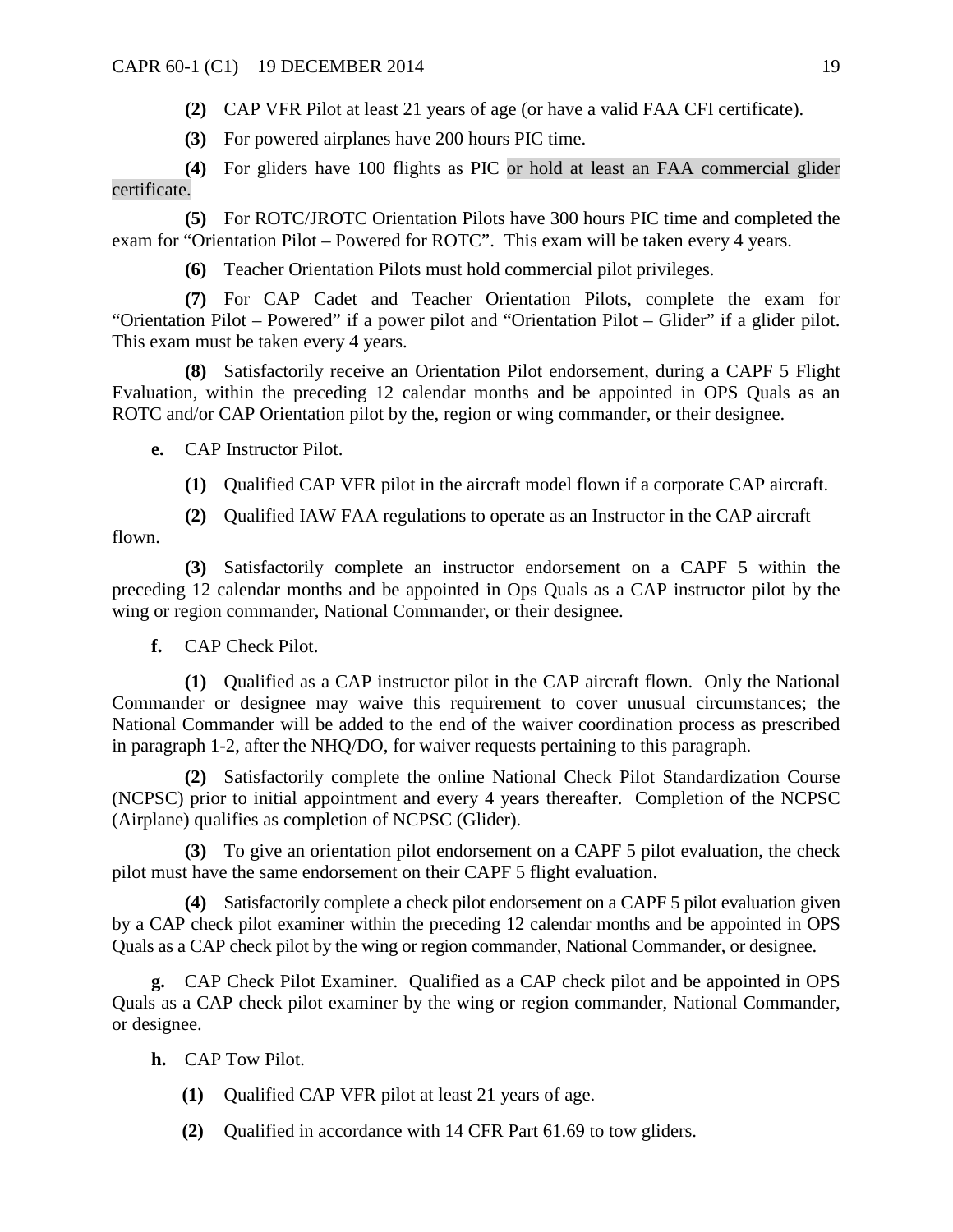**(3)** Minimum 500 hours PIC time, 250 hours of which is in single-engine airplanes.

**(4)** Satisfactorily completed the Soaring Safety Foundation (SSF)/CAP online Tow Pilot Course.

**(5)** Be appointed in OPS Quals as a CAP tow pilot by the wing or region commander, National Commander, or designee.

**(6)** Must have completed 10 tows of gliders within the preceding 12 calendar months. For initial qualification or later re-currency, pilots may accomplish these tows in CAP aircraft under the instruction of another current CAP tow pilot.

**i.** CAP SAR/DR Mission Pilot.

**(1)** Must meet the requirements for SAR/DR mission pilot in accordance with CAPR 60-3.

**(2)** Must satisfactorily complete a CAPF 91, *CAP Mission Pilot Checkout*, within the preceding 24 calendar months.

**j.** CAP Mission Check Pilot.

**(1)** Must be a qualified SAR/DR mission pilot.

**(2)** Have participated in 25 mission sorties (actual and/or training) as a SAR/DR mission pilot.

**(3)** Must satisfactorily complete a CAPF 91 mission check pilot evaluation given by a CAP mission check pilot examiner within the preceding 24 calendar months IAW CAPR 60-3.

**(4)** Satisfactorily complete the online National Check Pilot Standardization Course prior to initial appointment and every 4 years thereafter.

**(5)** Appointed in OPS Quals as a Mission Check Pilot by the wing or region commander, National Commander, or designee.

**(6)** Must be G1000 qualified to administer a CAPF 91 to a member who is flying a G1000 equipped aircraft for that flight evaluation.

**k.** CAP Mission Check Pilot Examiner. Qualified as a CAP mission check pilot and Appointed in OPS Quals as a Mission Check Pilot Examiner by the wing or region commander, National Commander, or designee.

**l.** CAP instructor and check pilots must be FAA and CAP qualified and current in all requirements to act as PIC for the operation(s) being exercised during the instruction of, or flight evaluation for CAP members; this pertains to all types of flight/mission instruction, as well as CAPF 5/91's in all aircraft types.

# <span id="page-20-0"></span>**3-8. Standardization/Evaluation.**

**a.** Region DOVs or their designee may conduct periodic wing DOV CAPF 5 flight evaluations.

**b.** Region/wing DOVs may conduct no notice flight evaluations of check pilots and instructor pilots during organized region/wing activities.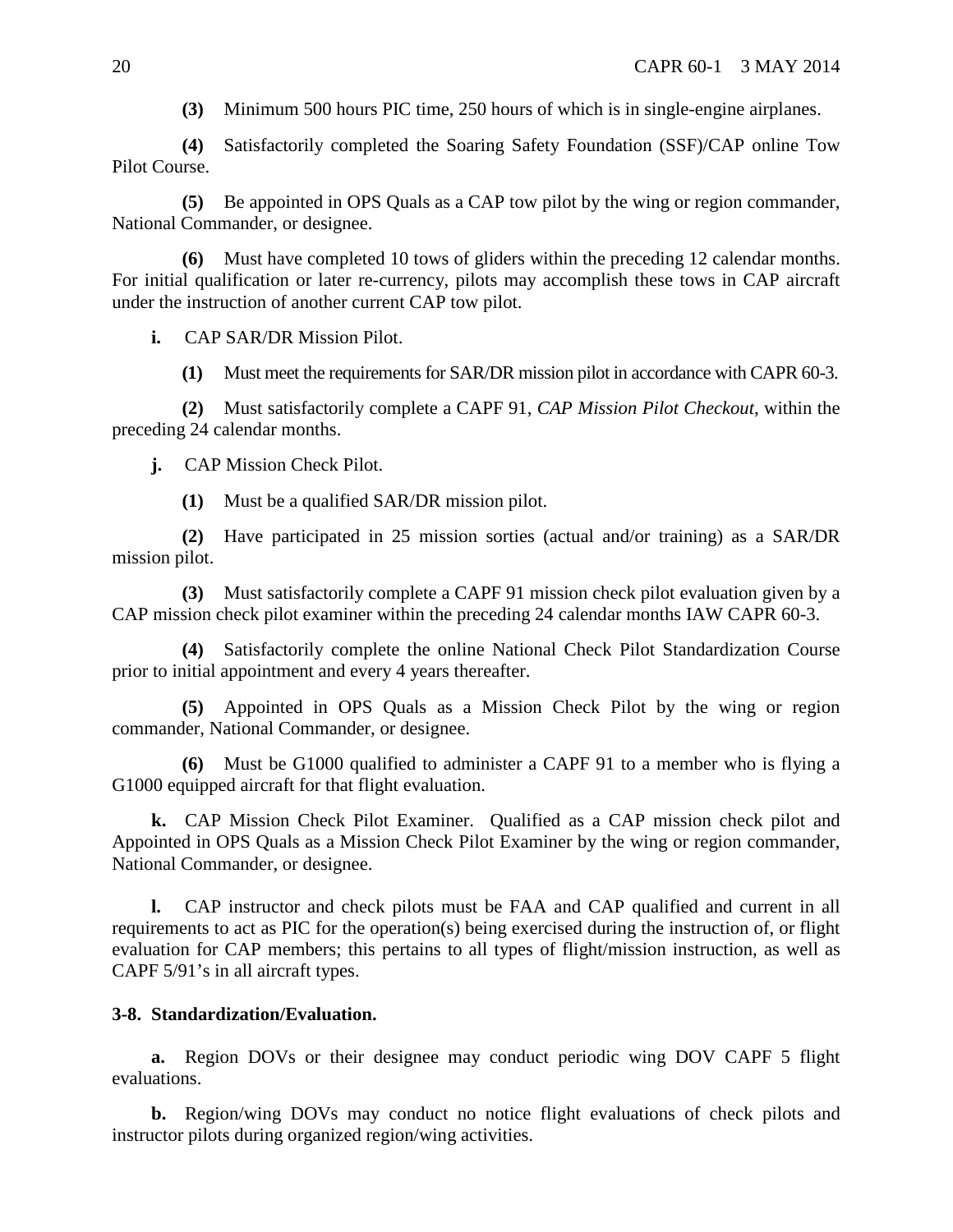**c.** National DOV will provide oversight of the program through periodic teleconferences between the National Stan/Eval Advisor and the region DOVs to discuss trends and special emphasis items.

**d.** Region DOVs will provide oversight of their program through periodic teleconferences with their wing DOVs to discuss trend analysis and special emphasis items.

**e.** Wing DOVs will conduct one or more check pilot meetings a year to discuss trend analysis, local issues and special emphasis items. The form of these meetings (in-person, teleconference, web-meeting, etc.) will remain open to the needs and capabilities of the wing.

## <span id="page-21-0"></span>**3-9. Pilot Records.**

**a.** All pilot data must be entered into the CAP OPS Quals system and validated. Data entered shall include all relevant FAA pilot qualifications, CAPFs 5, CAPF 5Q(s), commander written designations (including electronic approval in eServices) and other items needed to establish CAP aircraft operating privileges under this regulation. A copy of current Pilot and Medical certificates must also be uploaded and maintained in OPS Quals.

**b.** All CAP pilots must "acknowledge" at least once, the CAP Statement of Understanding, by dating the Statement of Understanding paragraph in Operations Qualification.

<span id="page-21-1"></span>**3-10. Trend Analysis Reporting.** The purpose of trend analysis tracking is to identify areas that need more emphasis during training. Each wing will report pilot evaluation statistics on a semiannual basis. The January to June period will be reported by 31 July and the July to December period will be reported by 31 January. The report is entered directly into WMIRS. Each Region/DOV will ensure all trend reporting for their respective region is entered into the WMIRS database on time. Consult the National Aircraft Ops & Stan/Eval web page for instructions. Trend analysis reports will be submitted through WMIRS to include:

**a.** The number of CAPF 5 and CAPF 91 pilot evaluations administered, the number of failures and the areas failed.

**b.** Region and Wing DOVs will collect trend data from their assigned pilots and submit this data directly into the National Flight Evaluation Trend Analysis Database located in WMIRS.

> CHARLES L. CARR, JR. Major General, CAP **Commander**